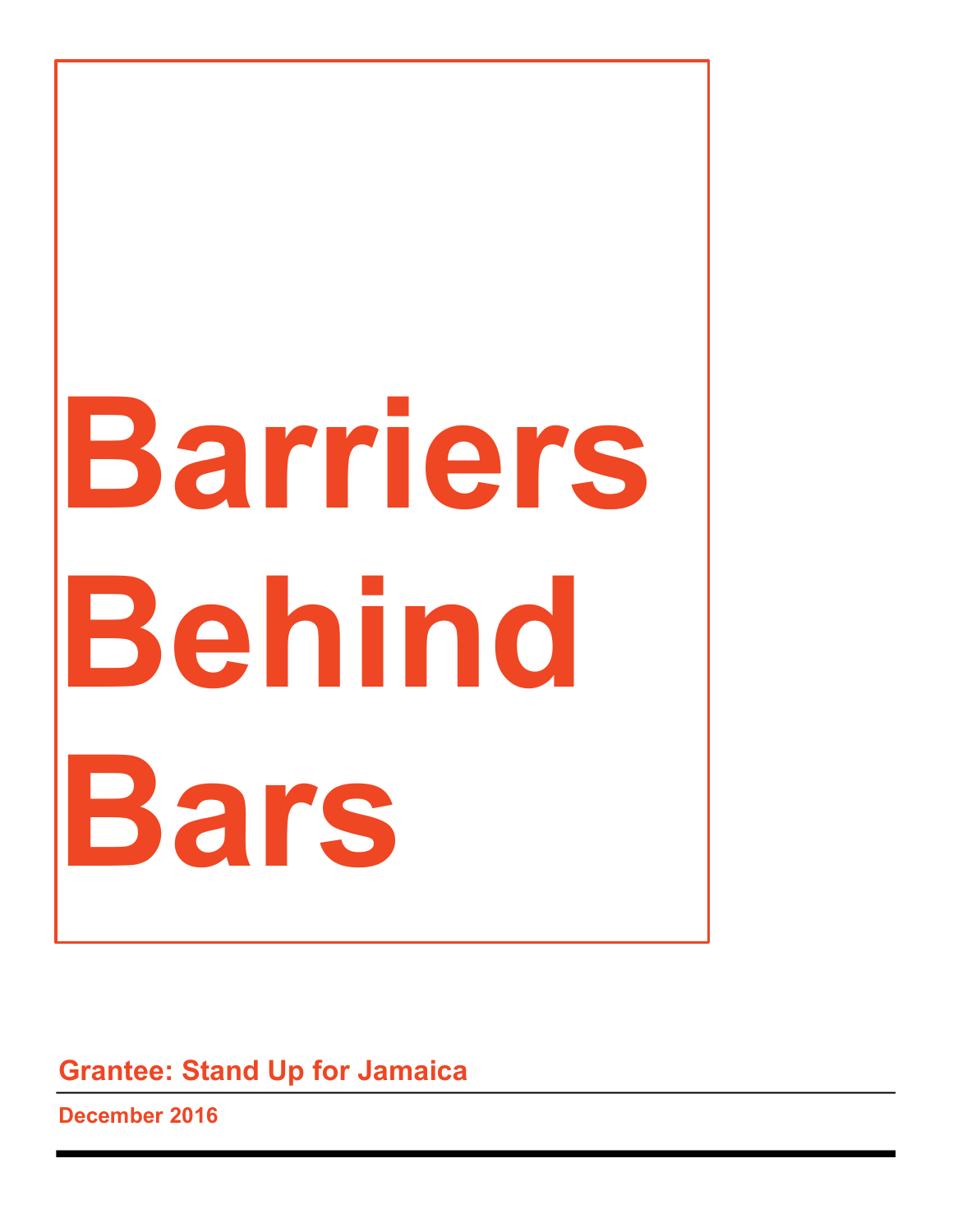## **Comparative Report on Strategies Used to Address the Rights of MSM & LGBT Populations in Prisons**

*PEPFAR Regional Local Capacity Initiative (LCI) Project*

*Implementing Agency: CARICOM-PANCAP*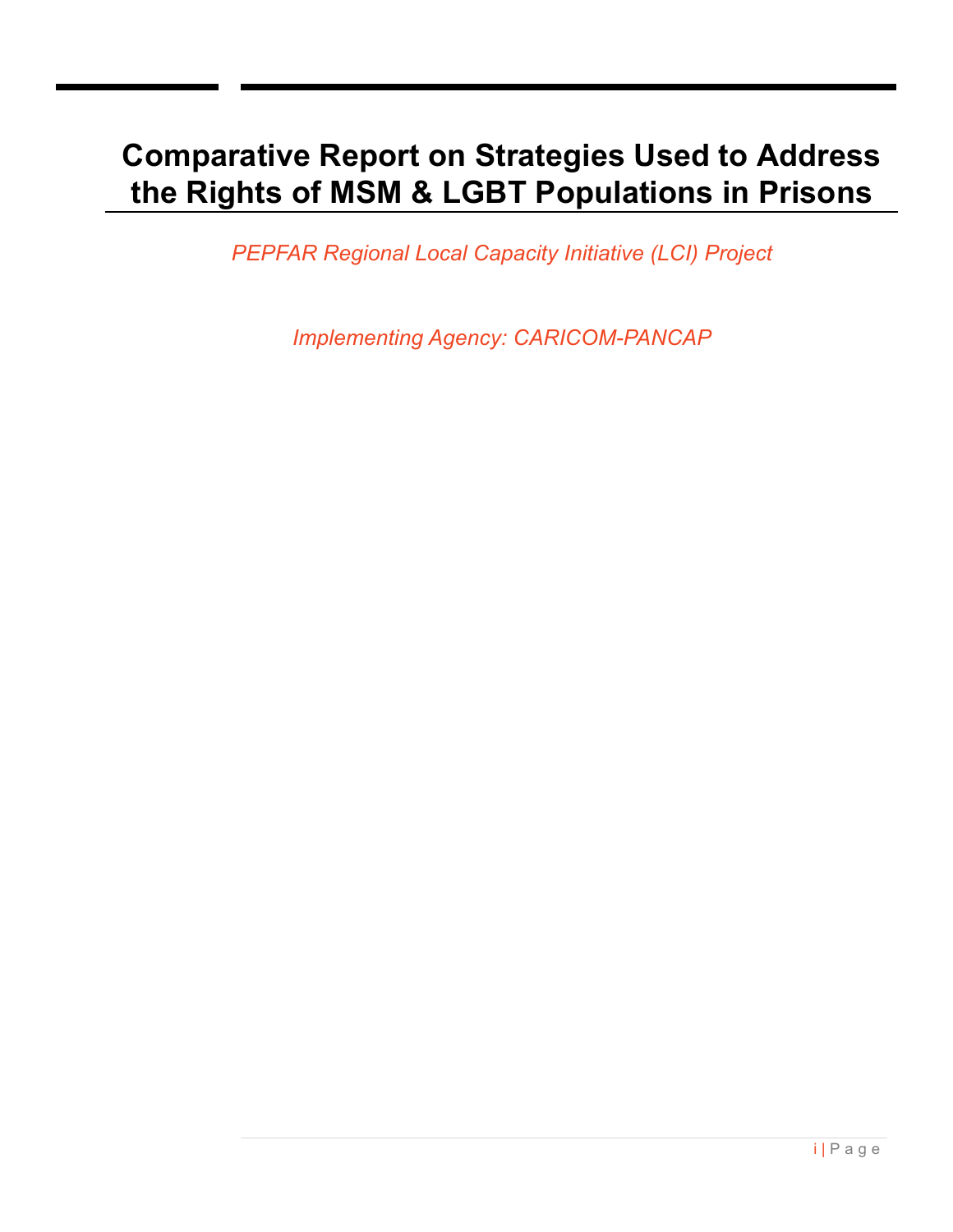# **Table of Contents**

| <b>Section 1</b>                                                         |  |
|--------------------------------------------------------------------------|--|
|                                                                          |  |
| <b>Section 2</b>                                                         |  |
|                                                                          |  |
| <b>Section 3</b>                                                         |  |
| Situational Assessment for MSM and LGBT Prison Populations in Jamaica 16 |  |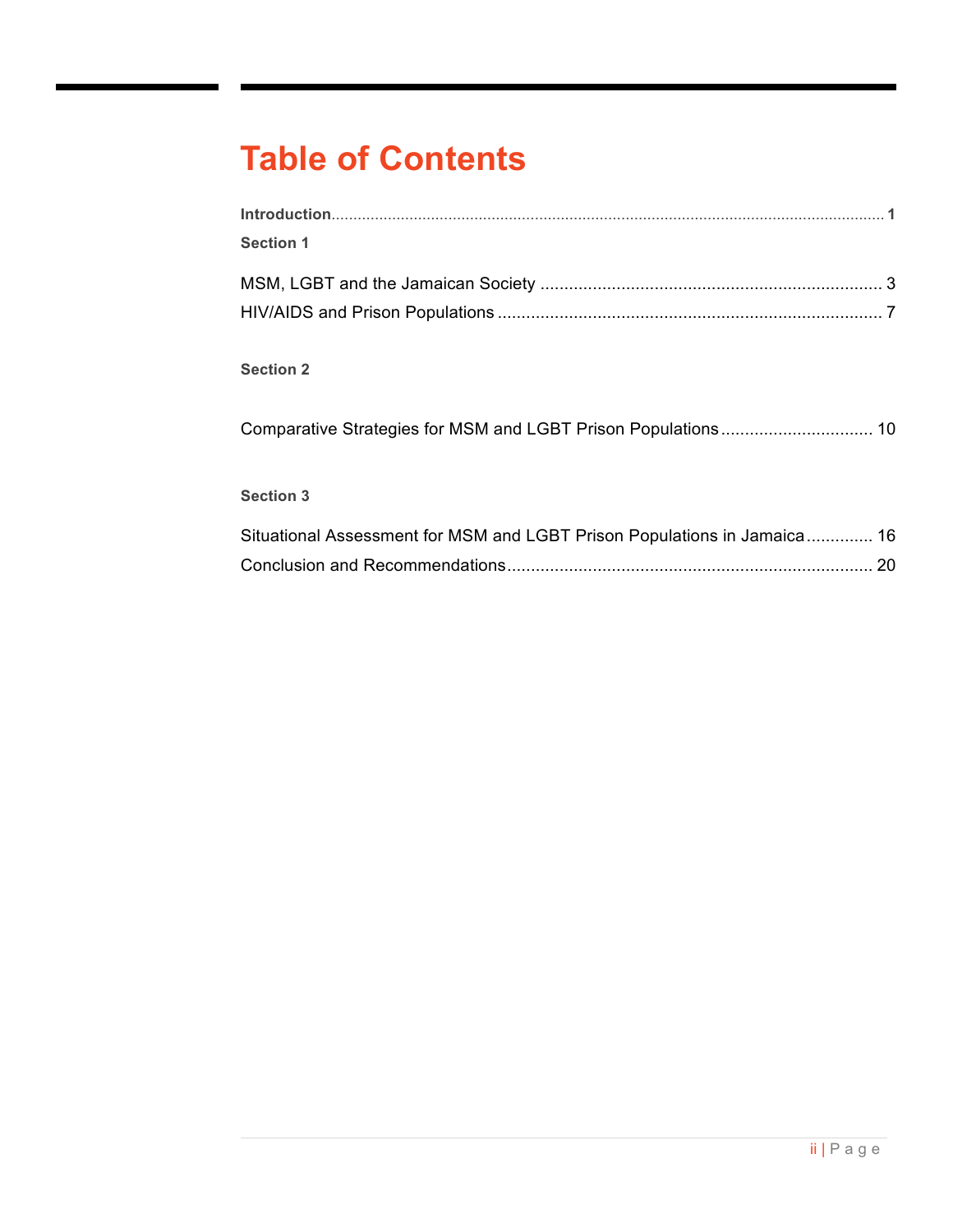### **Introduction**

In their bid to address the myriad issues which pervade the prison system, correctional administrators often overlook the needs of special populations; in particular, those of the men who have sex with men (MSM) and Lesbian Gay Bisexual Transgender (LGBT) populations. The Department of Correctional Services (DCS), the agency charged with the care and rehabilitation of inmates in Jamaica, has more than its fair share of problems even without taking the concerns of MSM and LGBT prisoners into consideration. Given the scarce resources and heavy workload of the DCS, initiatives aimed at meeting the needs of the MSM and LGBT prison populations in a holistic way have not been sustained. As a human rights organization, working in the island's correctional facilities, Stand Up for Jamaica (SUFJ) has played a supporting role by providing a host of rehabilitation programmes. It is in this spirit of continued support to the DCS that SUFJ has taken an interest in assessing and devising strategies to meet the underserved MSM and LGBT populations behind bars. This report represents the first step in trying to understand the rights, experiences and needs of these special prison populations. The report has been prepared against the backdrop of an acute awareness of the increased discrimination and risk of HIV and AIDS which MSM and LGBT prisoners face; these issues are explored in section one of the report. Mitigating the HIV/AIDS risk of these populations demand a basic understanding of the issues these individuals face and implementing strategies to effectively address them. The fact that DCS has limited experience in this regard, provides an opportunity for best practices to be adopted from countries around the world which are far advanced in regards to their approach to MSM and LGBT prison population. Section two of the report will review literature which highlights comparative strategies and best practices used across several countries to address the rights of MSM and LGBT inmates. These best practices will then be assessed in terms of their applicability to the Jamaican situation; an assessment which will be the focus of section three of the report.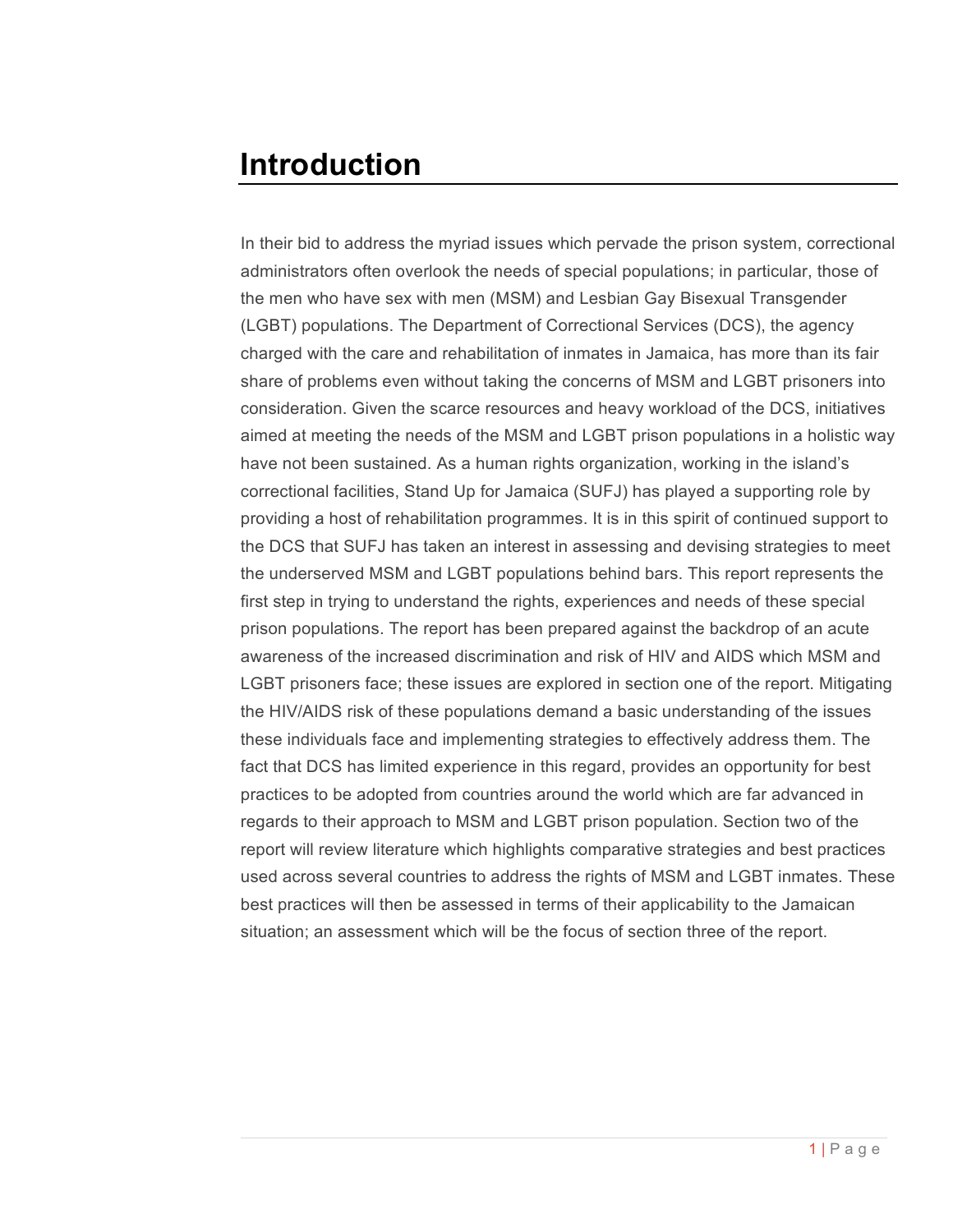The aim of this desk research is to identify and explore the needs and experiences of LGBT people and MSM in prison.

Its objectives are to:

Present what is known internationally about the experiences and needs of LGBT and MSM prisoners

• Identify examples of best practice in prison and penal policy

• Analyze the needs of LGBT and MSM prisoners in Jamaica from an equality and human rights perspective; particularly as it regards access to HIV/AIDS treatment and services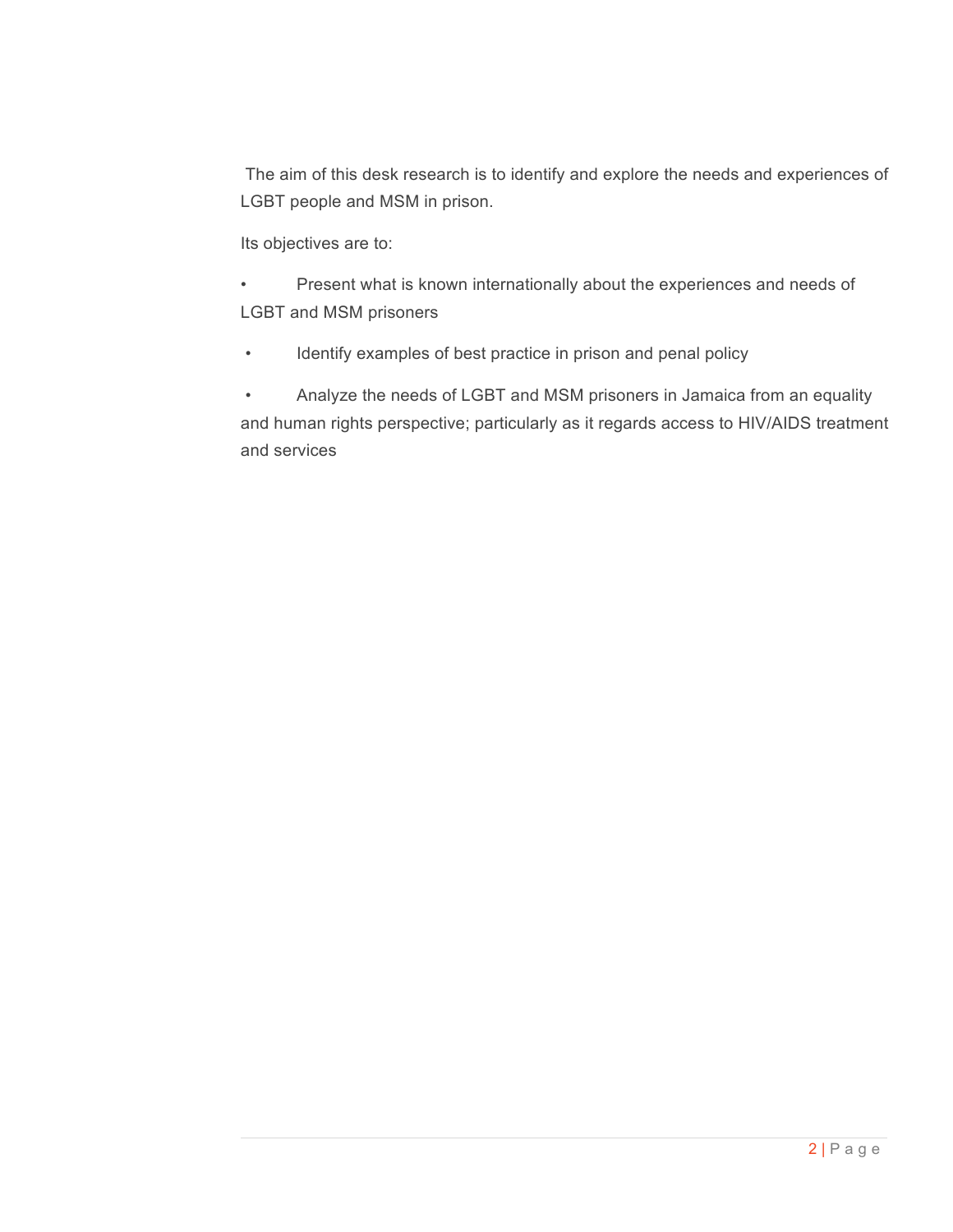## **MSM, LGBT and the Jamaican Society**

Jamaica is reputed to be one of the most homophobic countries on earth. With a strong Judeo-Christian culture, the island's citizens has been slow to accept homosexuality as a social norm. Consensual anal sex between male adults remains outlawed<sup>1</sup>. With the homophobic culture further supported by the perception that homosexuality is a criminal offense, Lesbian Gay Bisexual and Transgender (LGBT) people in Jamaica have faced discrimination in all arenas of the society. Amendments to the Constitution which added a Charter of Fundamental Rights made no provision for protection from discrimination on the basis of orientation or sexual identity<sup>2</sup>. Even through there has been much progress in regards to acceptance of LGBT people in certain quarters, periodic surveys continue to register increasingly hostile attitudes towards members of the LGBT community. The last survey conducted saw a 14 percentage-point jump in the number of Jamaicans who hated or rejected homosexual relationships<sup>3</sup>. Acts of violence and homophobia against members of the LGBT community are perpetrated by both citizens and members of the security forces. Crimes against LGBT persons are normally dismissed as crimes of passion, even when the evidence suggests otherwise<sup>4</sup>. In this environment of both legislative and societal hostility, LGBT persons are denied or avoid accessing basic services, particularly health services. Gaining access to health care services adapted to their needs remains a difficulty for LGBT persons because they are hesitant to reveal their

 $1$  The Offences Against the Person Act section 76-77, 79, available at http://moj.gov.jm/sites/default/files/laws/Offences%20Against%20the%20Person%20Act\_0.pdf

 $2$  The Charter of Rights (and Wrongs) – Commentary, JAMAICA GLEANER, April 5, 2011 available at http://jamaicagleaner.com/gleaner/20110405/cleisure/cleisure3.html. <sup>3</sup> Study Savs Jamaicans Hate Gays but Believe in Conversion, Jamaica Gleaner, April 11,2016

available at http://jamaica-gleaner.com/article/news/20160411/study-says-jamaicans-hategays-believe-conversion

<sup>&</sup>lt;sup>4</sup> Hated to Death: Homophobia, Violence, and Jamaica's HIV/AIDS Epidemic, Human Rights Watch at 13, Nov. 2004, available at http://www.hrw.org/en/reports/2004/11/15/hated-death-0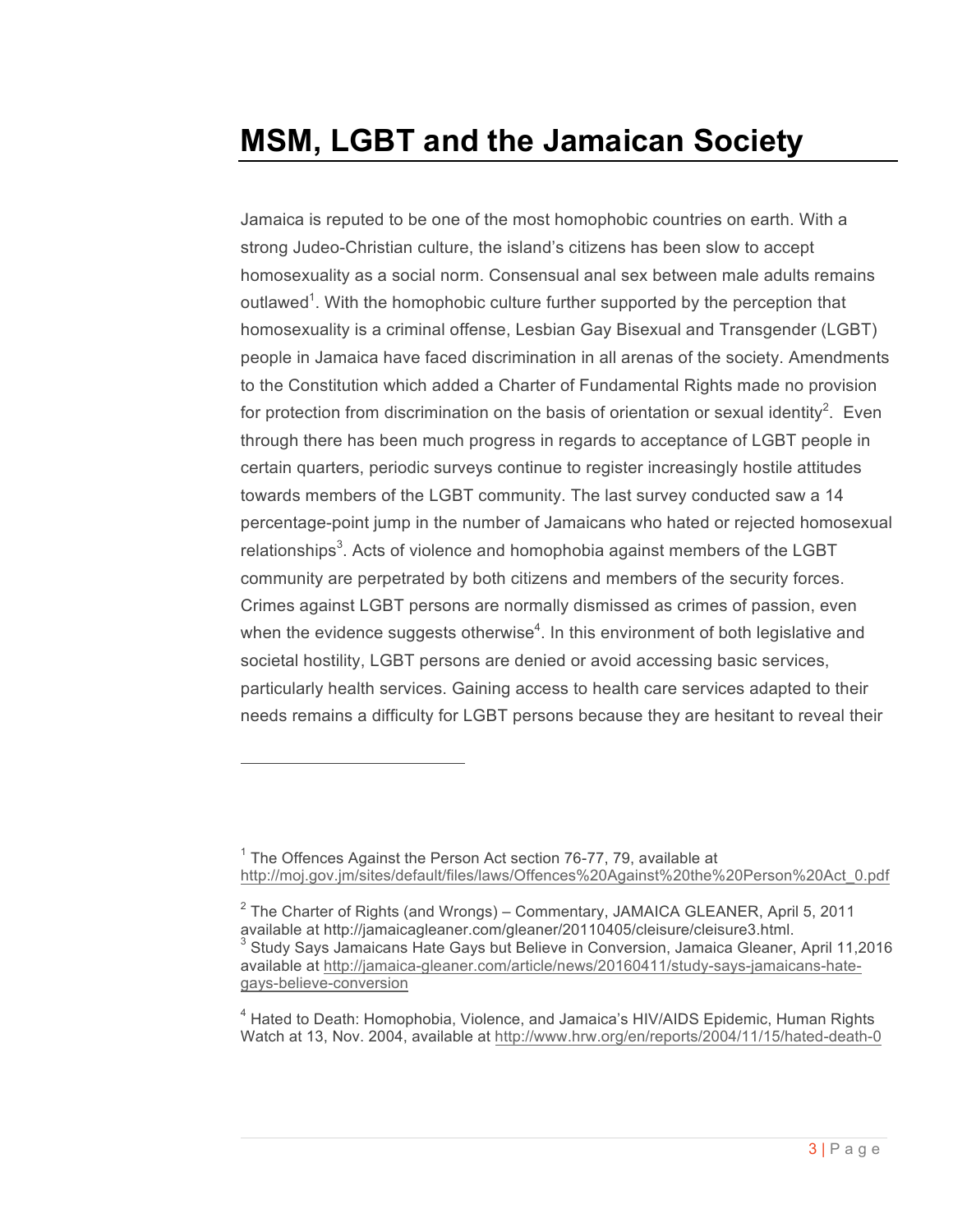sexual orientation to health care providers. Health care providers in Jamaica have often been unwilling to accommodate the special needs of LGBT patients and as such they do not get the care they need. The inability to access health care services, no doubt, increases the risk of transmission of sexually transmitted diseases, including HIV/AIDS, among LGBT persons as they miss out on opportunities for preventative care<sup>5</sup>. This problem of preventative care is even more acute for MSM because many live on the down low and maintain sexual relationships with both male and female partners. The fear of being exposed has contributed to a culture of secrecy and double lives being led by many Jamaican men. In this environment of secrecy, the spread of sexually transmitted diseases can go unchecked as officials have no real data on either the size nor the sexual behaviors and practices of the MSM population. MSM have taken to a life of secrecy because of the levels of violence that have been perpetrated against gay rights activists and members of the LGBT community. The MSM culture in Jamaica is one that is little understood. The main issues affecting MSM revolve around high-risk sexual activity, insufficient health education catered specially to their needs, skewed perception of risk, and harsh socio-cultural prejudices against non-heterosexuality. These factors, among others, combine to result in a disproportionately high HIV prevalence among MSM as revealed by global health surveys and those conducted in Jamaica. The estimated population of MSM in Jamaica is 33,000 with a reported HIV prevalence of 32% $<sup>6</sup>$ . The risk of MSM</sup> contracting HIV is some 20 times higher than the general population but there continues to be a lack of comprehensive targeted intervention for this population. The introduction of gay hook up sites and apps, such as Grindr, has made it much easier for MSM to engage discreetly in high risk behaviors thus making it even more difficult to monitor their behaviour. In the absence of accurate information that is targeted and specially designed to influence the behaviour of key populations, general messaging

<sup>&</sup>lt;sup>5</sup> George Washington University Law School International Human Rights Clinic, Jamaica Forum for Lesbians, All-Sexuals & Gays (J-FLAG) et al, October 2011,Human Rights Violations of Lesbian, Gay, Bisexual and Transgender (LGBT) People in Jamaica: A Shadow Report

 $^6$  Jamaica Aids Support for Life, 2012, Issues Affecting Men Who have Sex With Men in Jamaica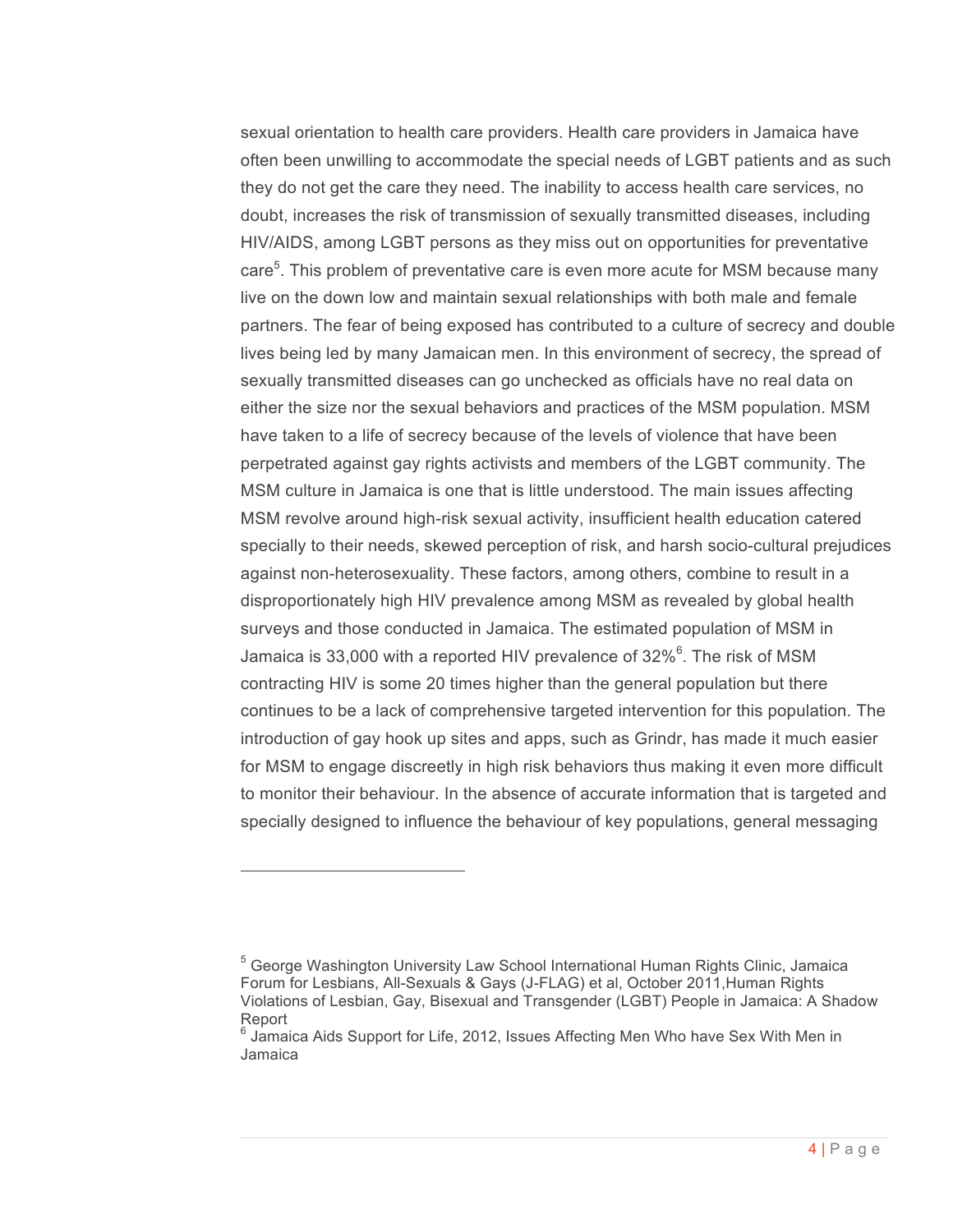will have little impact. It is seen especially in countries where same-sex relationships are taboo and unspoken that prevention messages simply do not reach MSM effectively and this is reflected in prevalence rates which are many times higher than that of the general population. The violence and hostility which continues to plague the LGTB community has served to cement the culture of taboo and silence even further, creating an environment of fear for MSM and LGBT people alike. The Inter-American Commission on Human Rights and the Jamaica Forum for Lesbian, All-Sexuals & Gays (J-FLAG) have documented numerous cases of murder, assault and threats meted out to defenders of LGBT persons. As with many other social issues, homophobia in Jamaica is negotiated on the basis of class, race and social status. The vulnerability associated with individuals residing in communities of low socioeconomic standing is further complicated and heightened by issues of sexual orientation and non-conformist gender identities. The challenges faced by LGBT persons and MSM living in the lower income brackets are often times more acute as they have no real way of escape from either the situation of poverty or the hostility towards them. Wealth, social class and social capital can provide a degree of protection from homophobic attitudes. Survey data indicates that anti-gay attitudes are more prevalent among the poor and those without a university education<sup>7</sup>. J-FLAG data also indicates that acts of violence are predominantly perpetrated against LGBT persons from the lower strata of the society and that victims are normally male<sup>8</sup>. Despite the prevailing homophobia in the country, many Jamaicans believe that homosexuality is very prevalent in Jamaica and is present in all social classes $9$ . Another perception which has heightened anti-gay sentiments and activism is the view that international players, particularly the United States Government, have been trying to force a gay agenda and acceptance of homosexual norms on the Jamaican society. It is believed that aid and grant funding from the United States is tied to acceptance of

 $7$  Boxhill, Ian, 2011, National Survey on Attitudes and Perceptions of Jamaicans Towards Same-Sex Relationships<br><sup>8</sup> J-FLAG, December 2013, Homophobia and Violence in Jamaica<br><sup>9</sup> Boxhill, Ian, 2012, National Survey on Attitudes and Perceptions of Jamaicans Towards

Same-Sex Relationships: A Follow Up Study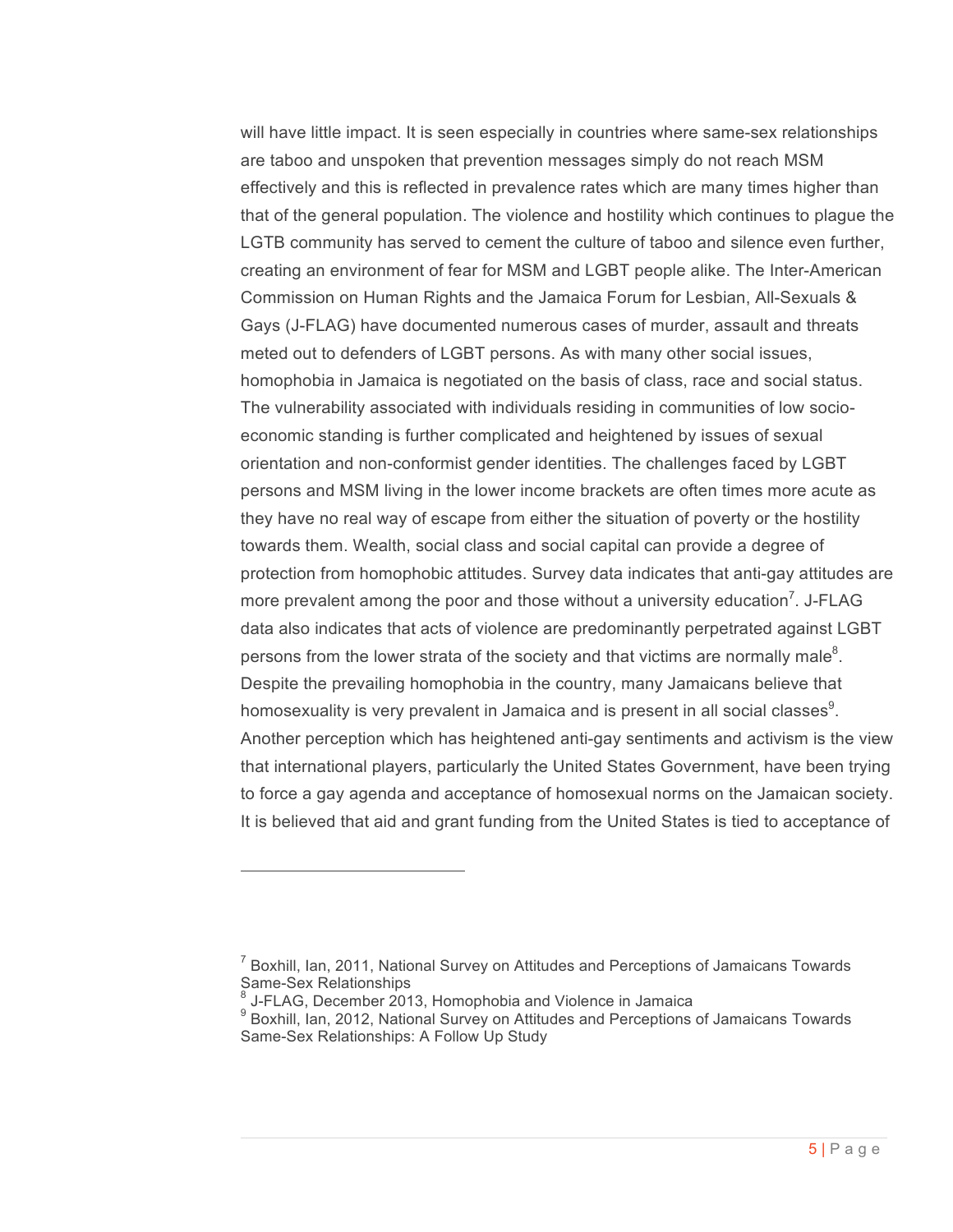gay rights, a view which was rebuffed by a former White House official<sup>10</sup>. International pressure to repeal the buggery law and embrace non-discrimination towards LGBT people has come mostly through recommendations made by the United Nations Human Rights Committee (UNHRC) at its annual sessions. The UNHRC has in several reports and sittings over the years recommended that sections 76, 77, and 79 of the Offenses against the Person Act (laws criminalizing same-sex conduct) be repealed. The Committee has also called for amendments to the Charter of Fundamental Rights and Freedoms to prohibit discrimination on the ground of sex, which under the jurisprudence of the HRC includes sexual orientation and gender identity; enactment of legislation prohibiting discrimination on the basis of sexual orientation and gender identity in all realms, including employment, housing, education, and access to health services. UNHR reports have further recommended that the Government adopt criminal legislation imposing higher sentences for hate crimes (violent crimes committed out of hate) committed based on the sexual orientation or gender identity of the victim, provide equality and human rights training, particularly in the area of LGBT rights, for teachers and staff in schools, governmental officials at all levels, and law enforcement officers, review and amend current legislation to provide individuals in same-sex relationship with the same rights as those in opposite sex-relationships and Enact legislation that recognizes the right of transgender individuals to legally change their gender $^{11}$ . These recommendations have however been largely ignored by the Government because of the political consequences which may flow from any attempts to advance gay rights in Jamaica.

 $^{10}$  Jamaica Gleaner, October 2016, US Doesn't Export Gay Values, Claims Former Whitehouse Administrator, accessed at: http://jamaica-gleaner.com/article/lead-stories/20161026/usdoesnt-export-gay-values-claims-former-white-house-administrator

<sup>&</sup>lt;sup>11</sup> George Washington University Law School International Human Rights Clinic, Jamaica Forum for Lesbians, All-Sexuals & Gays (J-FLAG) et al, October 2011,Human Rights Violations of Lesbian, Gay, Bisexual and Transgender (LGBT) People in Jamaica: A Shadow Report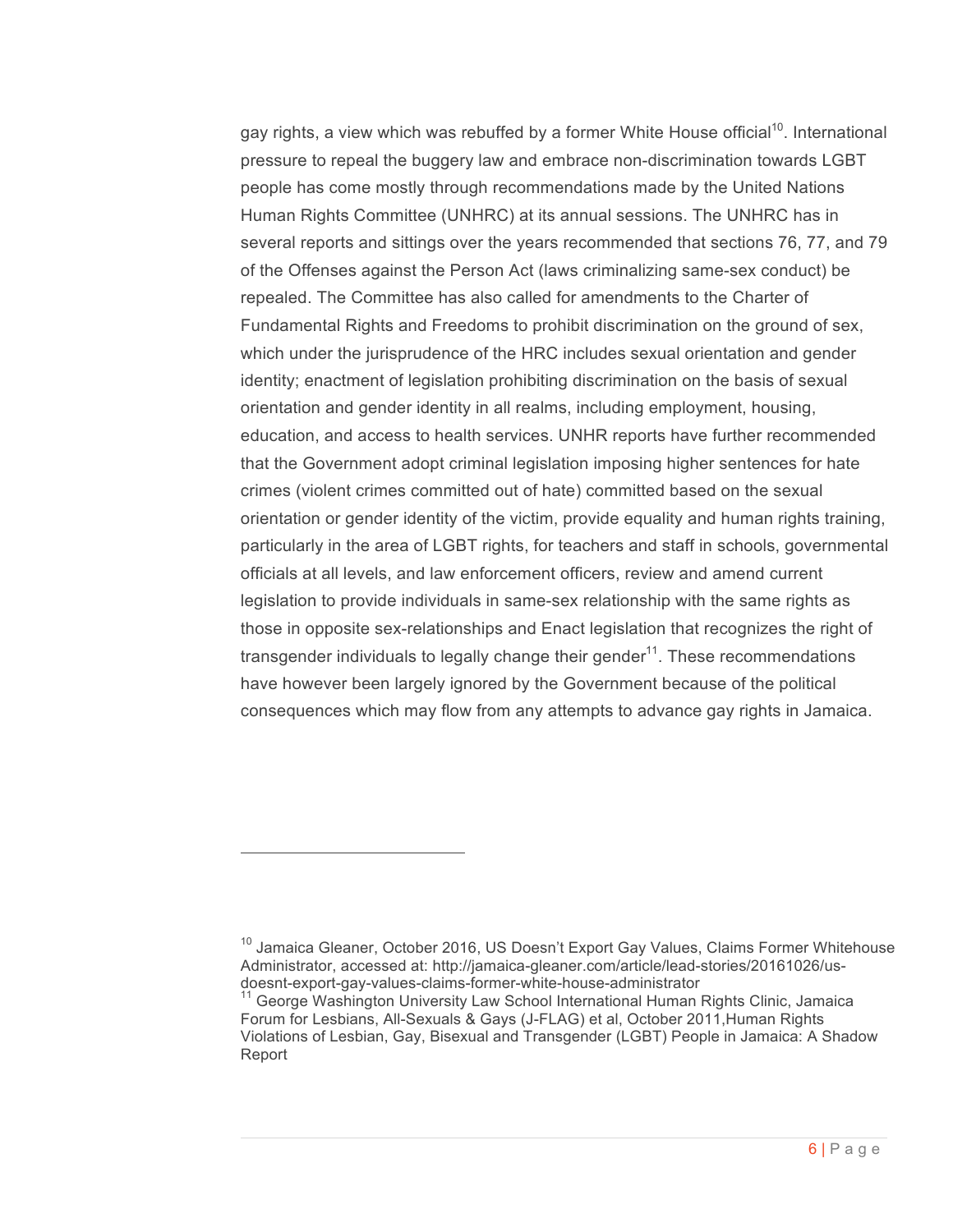## **HIV/AIDS and Prison Populations**

Conditions of overcrowding, limited health care access, and the environment of fear and sexual frustration make prison a ready crucible for the rapid transmission of HIV/AIDS. The societal attitudes towards same sex relationship are often amplified in a prison setting and as such in countries with a strong anti-gay culture there is often a denial of the fact that homosexual engagement is prevalent in the prison system. There is, however, strong evidence which indicates that prisoners are prone to adopt risky sexual behaviors. When viewed through social constructivist lens, fluid/changing sexuality is an expected outcome of the social system of the prison environment. Prison subculture makes situational homosexuality permissible even as many inmates continue to hold homophobic views while engaging in same sex activity behind bars. Studies have shown that inmates who are engaged in homosexual activity in prison are actually likely to experience a change in sexual orientation; a change they may not readily admit or confess<sup>12</sup>. Rates of HIV/AIDS infection are generally higher in prison populations as opposed to the general population and does point to increased MSM sexual activity behind bars. Globally the rate of HIV/AIDS infection in prison is between 20% and 40% $^{13}$ . While high rates of HIV/AIDS infection is driven by a number of factors which include: injecting drug users who continue to inject while incarcerated, unsafe medical practices, high rates of HIV/AIDS infection in the wider population and the increase in the number of people from this pool receiving prison sentences; they are primarily driven by same sex sexual contact between inmates while in prison<sup>14</sup>. Another critical consideration in the HIV/AIDS epidemic facing correctional institutions is the high incidences of recidivism. Given that most prisoners serve short sentences and continue to reoffend, resulting in their return to prison, their transition and mobility

 $12$  Lauren Gibson & Christopher Henseley (2013), The Social Construction of Sexuality in Prison, The Prison Journal

<sup>&</sup>lt;sup>13</sup> Jurgens et al (2011), HIV & Incarceration: Prison and Detention, Journal of the International AIDS Society<br><sup>14</sup> UN Office on Drugs and Crime (2006), HIV/AIDS Prevention, Care, Treatment and Support

in Prison Settings: A Framework for an Effective National Response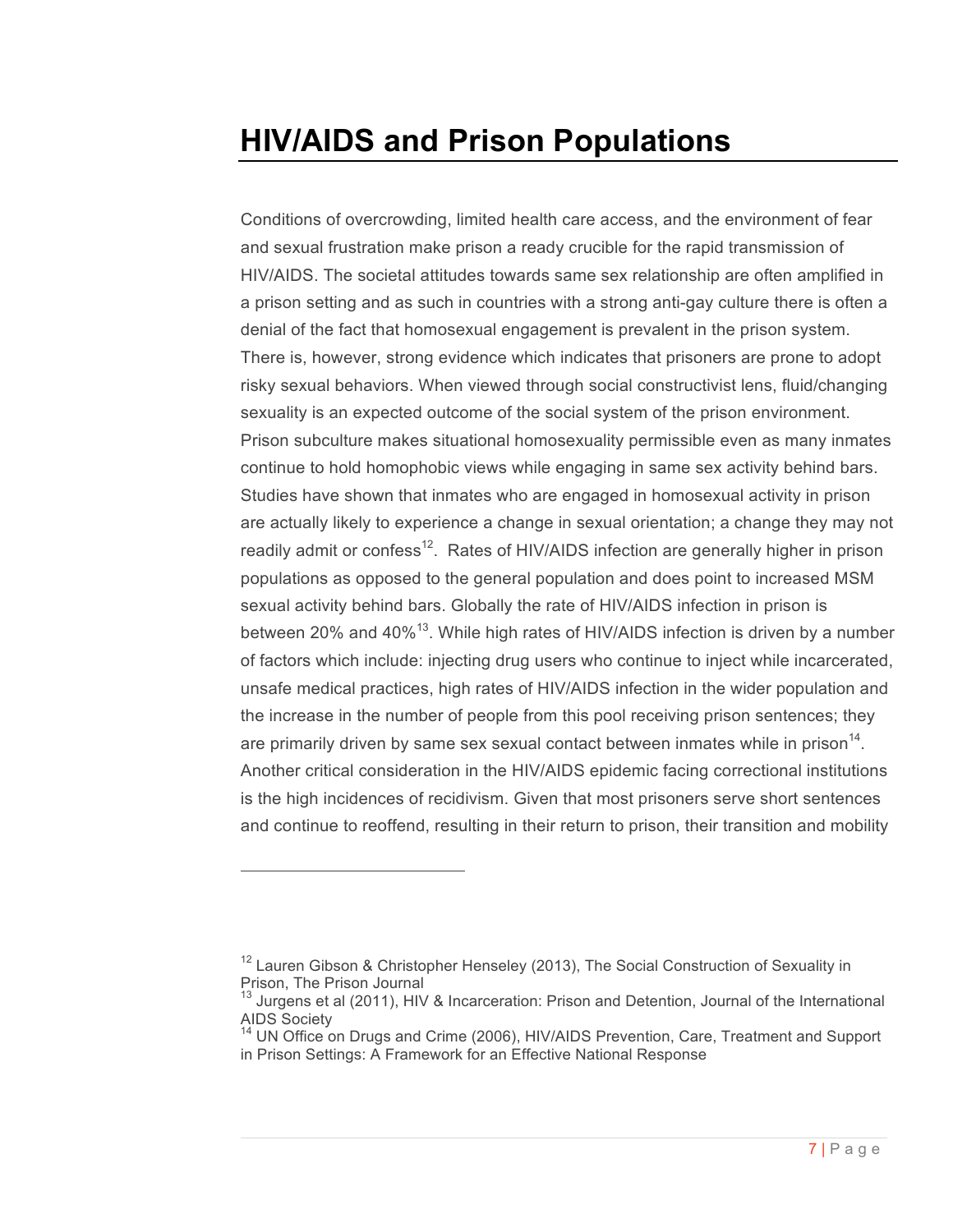between prison and the communities to which they return becomes quite frequent. The HIV/AIDS and health risk to the wider community in this scenario is clearly a serious concern that is oftentimes not addressed by national health systems. HIV/AIDS in prison settings should be a serious health concern for prison authorities given that international law stipulates that prisoners should attain the highest possible standard of health. This is based on the principle that prisoners retain all of their rights that are not taken away by virtue of their incarceration and includes the right to proper physical and mental health. These rights and the attendant obligations on states to uphold and make provisions for same are enshrined in Article 25 of the United Nations Universal Declaration of Human Rights and Article 12 of the International Covenant on Economic, Social, and Cultural Rights<sup>15</sup>. Additionally, the rights guaranteed to prisoners in respect of health services has been accepted in general terms by the international community as there is agreement on the international stage that losing one's liberty is punishment enough and should not be further compounded by lack of or limited access to health care, in particular HIV/AIDS services. States therefore have an obligation to implement legislation, policies, and programmes consistent with international human rights norms, and to ensure that prisoners are provided a standard of health care equivalent to that available in the outside community. Authorities should also be minded to consider the fact that prisoners will ultimately return to the communities from which they came and as such will carry with them the HIV/AIDS contracted in prison. The HIV/AIDS epidemic common across Caribbean countries has already put a strain on the economic and social systems of these countries and as such prevention and mitigation programmes from within the prison system have to also be implemented in concert with those being carried out in the wider community. Given the multilayered dimensions of the HIV/AIDS situation in the region it has become increasingly imperative that HIV/AIDS in prison be seen as both a public health and human rights issue.

<sup>&</sup>lt;sup>15</sup> UN Office on Drugs and Crime (2006), HIV/AIDS Prevention, Care, Treatment and Support in Prison Settings: A Framework for an Effective National Response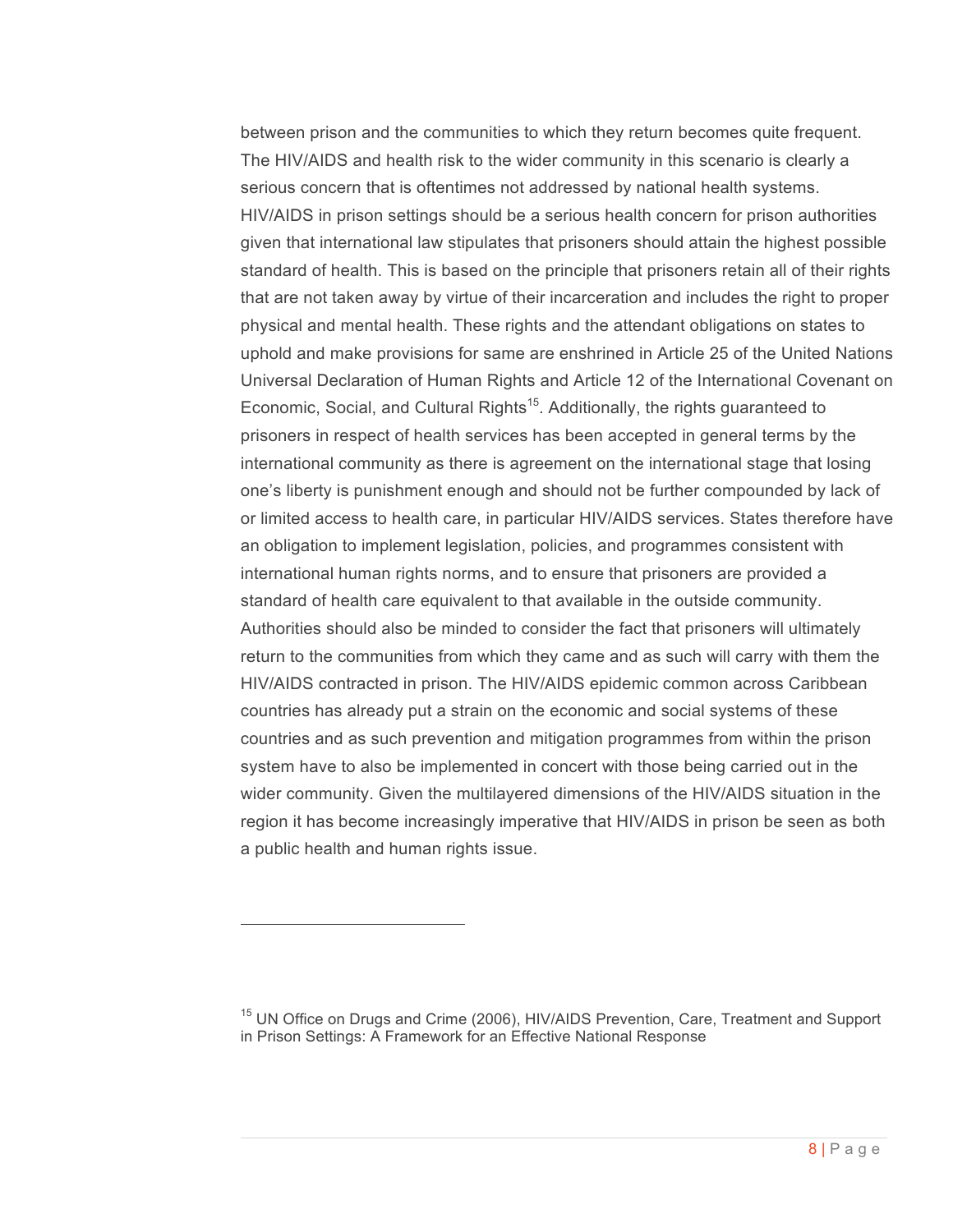Prison populations are predominantly male and most prisons are male-only institutions, including the prison staff. In such a gender exclusive environment, maleto-male sexual activity (prisoner-to-prisoner and guard-to-prisoner) is frequent. The frequency of such engagements is bound to be higher than the reported instances given the cultural attitudes, denial and fear of being  $exposed^{16}$ . While it remains difficult to collect data on sexual activity behind bars because of the many ethical and methodological challenges, studies have shown that both consensual and nonconsensual sex does occur with reported rates ranging from 1% to 10% based on what has been reported in research conducted globally<sup>17</sup>. Same sex activity in prison can be a result of the sexual orientation of prisoners but many prisoners do not identify as homosexuals and, as such, have what researchers refer to as a fluid construct of sexuality. The research data indicates that some prisoners engage in homosexual activities while behind bars but return to heterosexual norms once they are released. The sexual activities of prisoners who do not identify as homosexuals is categorized as MSM activity. As discussed earlier, The MSM population generally has higher rates of HIV/AIDS transmission, a fact which is compounded when considered along with the factors which drive HIV/AIDS transmission in prisons. The underreporting of MSM populations in prisons also makes it very difficult for HIV/AIDS intervention to be effective. LGBT populations in prisons also face their own unique risk but are more receptive to intervention because they are much more willing to admit to engaging in sexual activity. One of the greatest risk facing the LGBT population in prison is the occurrence of incidents of prison rape. A prisoner that identifies as gay becomes an easy target for acts of violence and rape perpetrated by inmates and guards alike. If data on consensual sex is difficult to come by then it is doubly so for non-consensual sex. Rape behind bars is a very complex and sensitive issue that often goes unreported.

<sup>&</sup>lt;sup>16</sup> UNAIDS et al, 2007, HIV and Prisons in sub-Saharan Africa: Opportunities for Action<br><sup>17</sup> Jurgens et al (2011), HIV & Incarceration: Prison and Detention, Journal of the International AIDS Society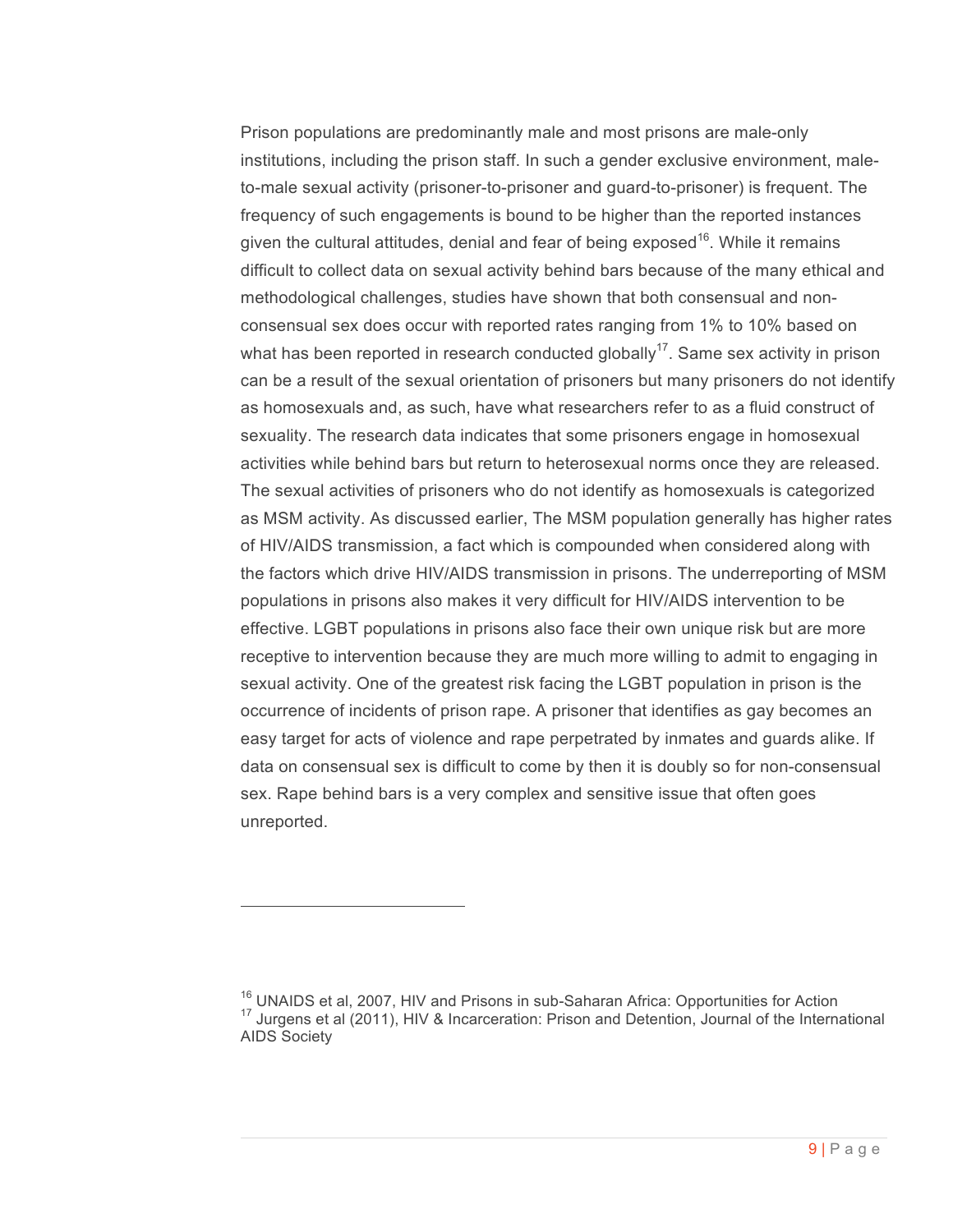Rape and sexual abuse are often used to exercise dominance in the culture of violence that is typical of prison life. Inmate rape, including male rape, is considered one of the most ignored crimes. Sexual and physical abuse in custody remains a tremendous human rights problem<sup>18</sup>. Data from the USA shows that rape in prison is eight to ten times higher than in the general population. One in five men has been sexually assaulted in prison, while one in ten has been raped. Among prisoners, the rate of sexual abuse is as high as 27 per cent, including rape by prison guards<sup>19</sup>. Available data indicates that rape is used as a disciplinary tactic and a control mechanism by prison authorities who not only ignore or do not prevent inmate rape, but encourage it as a punishment tool. Prisoners form alliances, hierarchies and enmities that thrive on creating an atmosphere of fear and control where trade of sexual favors and sexual enslavement is widespread<sup>20</sup>. However, those involved in sexual abuse do not consider themselves to be bisexual or homosexual. In this kind of environment the spread of HIV/AIDS in prisons can persist unabated $^{21}$ . Given that force is exercised and that condoms are not used, victims of rape and other forms of sexual violence are at higher risk of contracting HIV. The issue of the dangerous links between rape and HIV in prisons has been brought to public attention throughout the world. Studies of individual correctional facilities, especially in the USA, highlight HIV transmission occurring through prison rapes $^{22}$ .

Deadly Diseases

 $\overline{a}$ 

 $22$  UNAIDS et al, 2007, HIV and Prisons in sub-Saharan Africa: Opportunities for Action

<sup>&</sup>lt;sup>18</sup> Human Rights Watch (2002). World Report; Human Rights Watch (1999). World Report. Special Programs and Campaigns—Prisons

 $19$  Human Rights Watch (1991). No Escape: Male Rape in USA Prisons

 $20$  Parenti J (1999). Rape as a Disciplinary Tactic

 $21$  US Centers for Disease Control and Prevention (2002). Prison Rape Spreading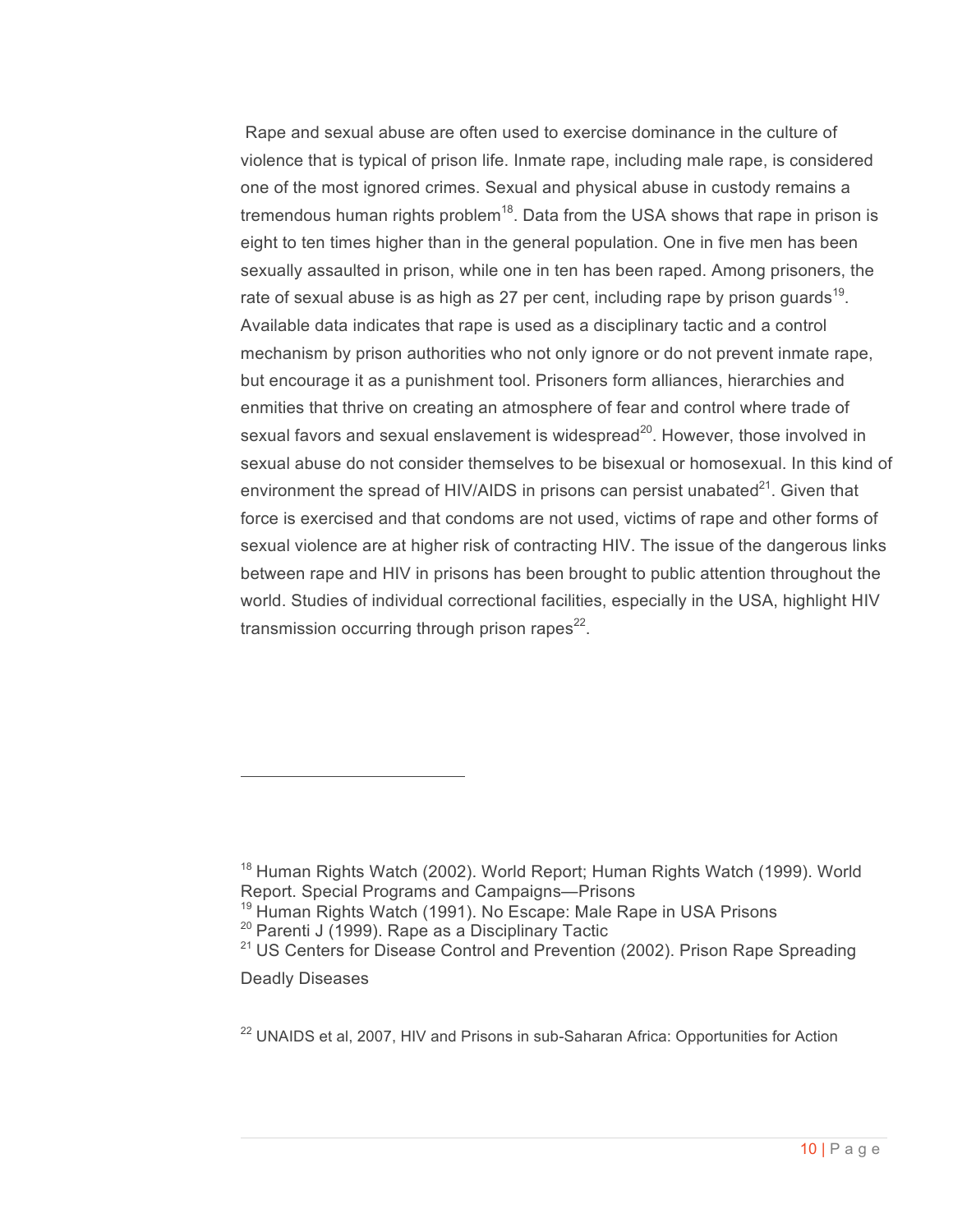## **Comparative Strategies for MSM & LGBT Prison Populations**

LGBT and self-identified MSM prisoners face unique vulnerabilities in the prison system. In addition to their increased risk of HIV/AIDS transmission, they face the constant threat of rape and sexual abuse. The stigma and discrimination attached with being labelled as MSM or LGBT in prison means that these prisoners are re-victimized and in essence are in a prison within a prison. The challenges and barriers they face in sometimes even being allowed to participate in regular activities within prison can serve as a hindrance to the full protection of their human rights. The special needs and challenges of LGBT and MSM offenders pertain to protection from sexual abuse and rape, how complaints are handled in the instances of rape and abuse, health care, accommodation in rehabilitation programmes, maintenance of family ties, preparation for release and post-release support. In respect of international standards governing the treatment and management of LGBT and MSM prisoners; there are no special rules that apply, however, the general rights of these prisoners are covered under the following international conventions:

- $\triangleright$  Universal Declaration of Human Rights
- $\triangleright$  International Convention on Civil and Political Rights
- $\triangleright$  United Nations Convention Against Torture and Other Cruel, Inhuman or Degrading Treatment or Punishment
- $\triangleright$  United Nations Standard Minimum Rules for the Treatment of Prisoners
- Ø Body of Principles for the Protection of All Persons Under Any Form of Detention or Imprisonment

In addition to this body of international human rights law, there is general agreement in the international community that Governments should pay particular attention to the needs of LGBT and MSM prisoners. This agreement was enshrined in The Yogyakarta Principles on the Application of International Human Rights Law in Relation to Sexual Orientation and Gender Identity which was adopted in 2006. Principle nine of the agreement has mandated that states ensure that placement in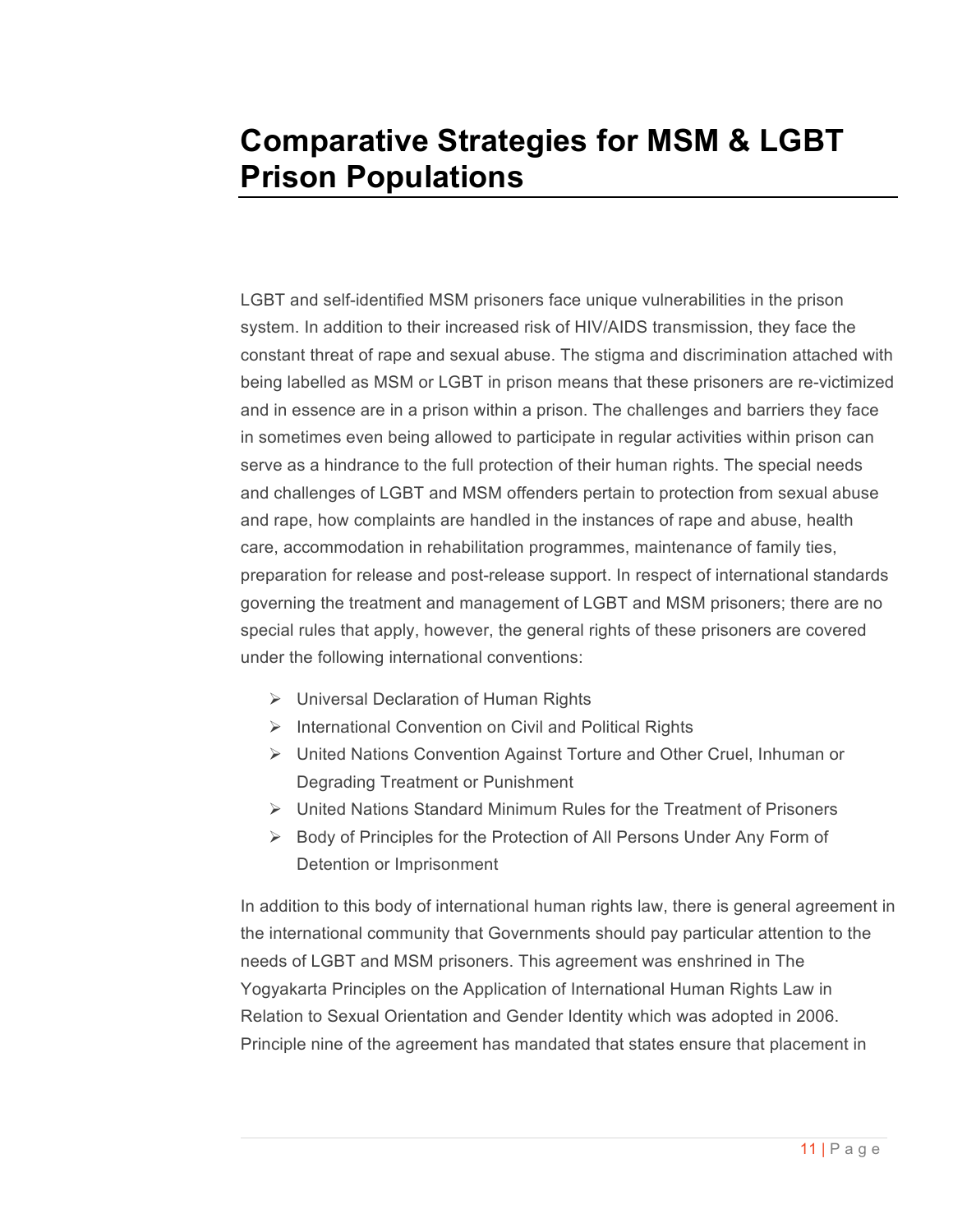detention does not result in further marginalization and abuse of LGBT people and MSM. The principle further mandates that states address issues of health care, protection from violence and training in non-discrimination and equality for staff working in prisons<sup>23</sup>. In seeking to uphold the rights of LGBT and MSM prisoners and also reduce the risks of HIV/AIDS transmission some countries have adopted alternative sentencing for LGBT/MSM offenders. In recognition of the extremely vulnerable position which imprisonment places this category of offenders, programmes in the United States seek to ensure that they are diverted to rehabilitation services rather than being sent to prison in the first place. One such programme is operated by the Transgender, Gender Variant and Intersex, Justice Project (TGIJP) in California. The programme seeks to reduce the overall number of such people going into jail or prison by diverting them out of the system early. Specifically, TGIJP assists LGBT people in the San Francisco Bay Area awaiting sentencing to petition their judges to divert them into plans that would connect them to needed health, social and economic services, rather than sentencing them to jail or prison. These alternative plans can connect clients to services and opportunities that address the underlying conditions that lead to arrest in the first place<sup>24</sup>. In regards to prison management, prisons in some Nordic countries have pursued a policy of employing staff of different orientations $^{25}$ . This strategy is aimed at providing a point of access to prison administrators given that, as is the case with racial and ethnic minorities, members of the LGBT and MSM community feel more comfortable communicating with staff members of a similar orientation. The recruitment of LGBT staff members also sends a strong message of non-discrimination to other staff members. LGBT and MSM staff members also serve as a critical contact point for monitoring and preventing incidences of rape and sexual abuse. They also play a key role in HIV/AIDS prevention and counselling among LGBT and MSM prisoners.

<sup>&</sup>lt;sup>23</sup> Accessed at: www.yogyakartaprinciples.org/index.php?item=25#\_Toc161634693<br><sup>24</sup> For further information, see www.tgjip.org<br><sup>25</sup> United Nations Office on Drugs and Crime (2009), Handbook on Prisoners with Special

Needs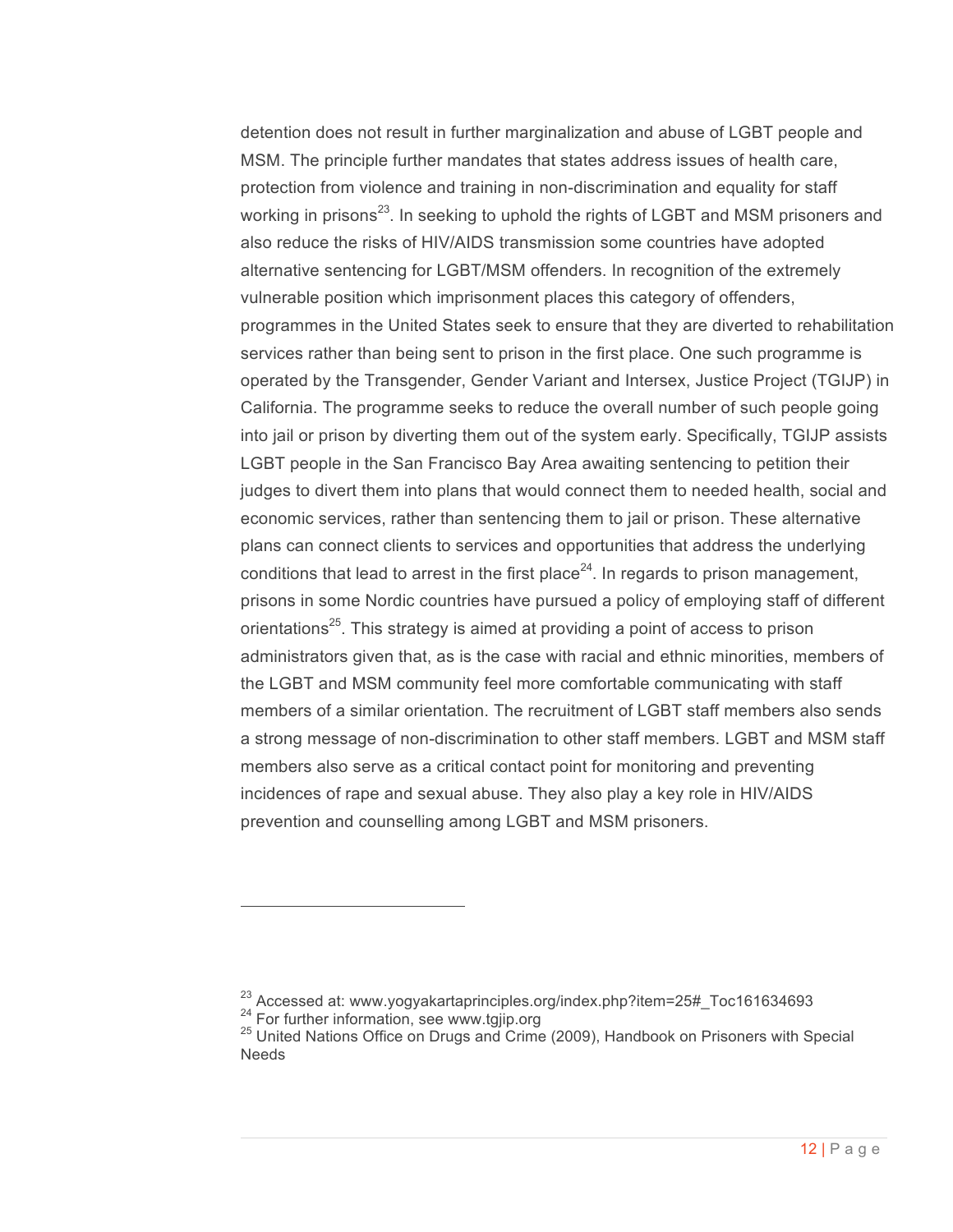Ensuring access to justice for LGBT and MSM prisoners is another critical strategy that is practiced in first world countries. Organizations which deal with LGBT issues are allowed to take up the cases of these prisoners through the provision of legal services and legal aid. In this way LGBT and MSM prisoners do not languish in prison for lack of legal representation. Access to justice for LGBT and MSM people can be a challenge in a culture where they are discriminated against. Not only are they at risk of receiving harsher punishment due to the prejudice of judges but they also may not be able to secure the services of a lawyer because of their sexuality $^{26}$ . Prison authorities in the United States, Canada and the United Kingdom in recognizing the risk of prolonged incarceration for this vulnerable group has created partnerships with LGBT advocacy groups which provide legal services which cater to the needs of LGBT and MSM prisoners. Separating LGBT and MSM prisoners from the general population has also been accepted as an international best practice. The aim of classification and allocation of prisoners should be to ensure that LGBT and MSM prisoners are placed wherever is best for their safety<sup>27</sup>. While it is the common practice to segregate LGBT prisoners for their safety, it can become a discriminatory act given that prisoners will be classified for segregation based on whether or not they exhibit effeminate behaviour. The risk with this kind of approach is that self-identified gay and MSM men who do not behave in effeminate ways may actually end up being housed with the general population. The best practice is for placement and classification to be done in consultations with prisoners<sup>28</sup>. The particular classification and placement of transgender prisoners is also an issue which prison authorities have resolved through a consultative process.

 $26$  Sadhbh Walshe (2012), The Grim Truth of Being Gay in Prison, The Guardian, accessed at : https://www.theguardian.com/commentisfree/cifamerica/2012/mar/07/grim-truth-gay-in-prison

<sup>&</sup>lt;sup>27</sup> Yogyakarta Principles, Principle 9 A<br><sup>28</sup> United Nations Office on Drugs and Crime (2009), Handbook on Prisoners with Special Needs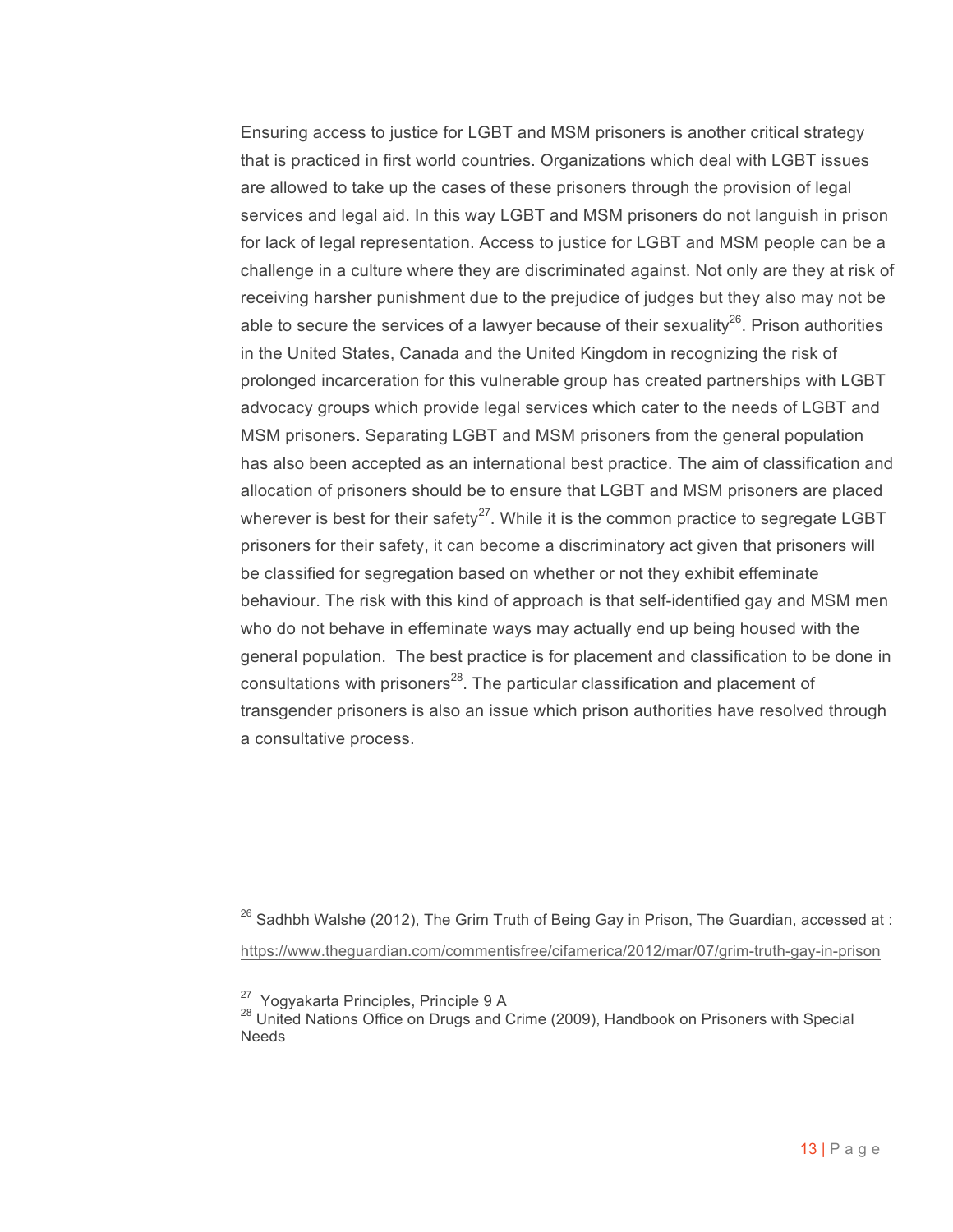Maintaining contact with the outside world is an important part of the rehabilitation process for prisoners and is a right that should be extended to all prisoners regardless of orientation. In jurisdictions where conjugal visits are permitted for heterosexuals, there has been an extension of this facility to LGBT and MSM prisoners. In July 2007 the National Human Rights Commission of Mexico announced that the city's prison system had allowed the first conjugal visit to a prisoner with a sexual orientation other than heterosexual, in line with the Commission's recommendations. As reports of abuse and sexual assault of LGBT and MSM prisoners have increased over the years there has been a need for country specific policy guidelines to be developed to ensure their protection and safety within the prison system. The American Bar Association Criminal Justice Standards on the Treatment of Prisoners is a model of such a policy guideline. A 2010 revision of the standards included particular provisions governing LGBT and MSM prisoners $^{29}$ . The standards have been adopted by correctional facilities across America and are used by the association to monitor the treatment of these inmates by prison authorities. In Ireland, the Irish Penal Reform Trust has been pursuing a number of initiatives to increase research on LGBT and MSM populations in prisons. The Trust has noted that globally there is limited research on the experiences and needs of LGBT prisoners<sup>30</sup>. In a bid to provide policy guidance on the treatment of the LGBT population in prison, the organization has forged a partnership with the prison authorities in Ireland to conduct research and provide insights on the challenges and issued faced by this vulnerable group. This is another international best practice in regards to the strategies needed to address the needs of the LGBT and MSM populations. Research in this area is desperately needed as LGBT and MSM prisoners continue to be a hidden and overlooked group in the prison industrial complex. The neglect of LGBT and MSM prisoners stem from the fact that authorities do not know much about the needs of this population. The provision of condoms in prisons is an initiative which is implemented in several prisons as a preventative measure and has been effective in reducing HIV/AIDS risk behind bars. Many prison

 $^{29}$  Margaret Colgate Love & Giovanna Shay (2012), Gender and Sexuality in the ABA Standards on the Treatment of Prisoners. Western New England University School of Law.  $30$  Irish Penal Reform Trust (2016), Out on the Inside, The Rights, Experiences and Needs of of LGBT People in Prison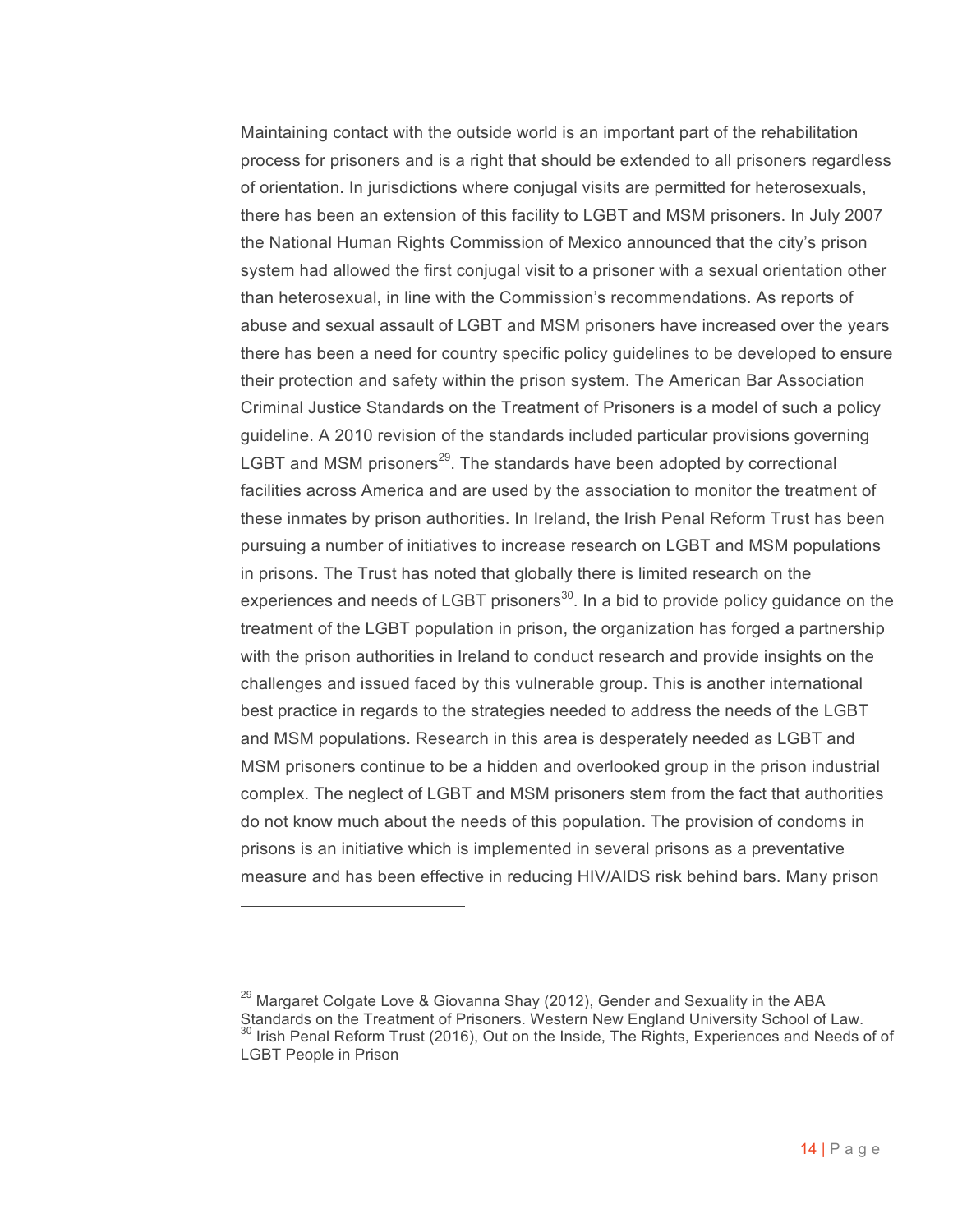systems, including in Australia, Brazil, Canada, Indonesia, the Islamic Republic of Iran, South Africa, some countries from the former Soviet Union, and a small number of jail and prison systems in the United States, provide condoms<sup>31</sup>. This strategy has been proven to reduce the HIV/AIDS risk of LGBT and MSM prisoners.

In response to concerns about rape and sexual assault behind bars United States law makers passed in law the Prison Rape Elimination Act (PREA) in 2003. The Act established the National Prison Rape Elimination Commission (NPREC) which was charged with undertaking a study on the extent and effects of prison rape. The commission was also tasked with developing standards to be implemented by prison authorities to prevent rape and sexual assault. The standards require correctional facilities to engage in prevention planning, responsive planning, training and education, screening for risk of sexual victimization and abusiveness, reporting, investigations, medical and mental care, data collection and review, audits and compliance. The standards require inmates to be screened for risk of being sexually abused or sexually abusive; that screening information is then used to inform housing, bed, work, education, and program assignments for inmates. The goal is to keep those individuals at high risk of victimization away from those at high risk of committing abuse. However, facilities may not simply place victims in segregated housing against their will unless a determination has been made that no alternative means of separation is available, and even then only under specified conditions and with periodic reassessment. The standards requires agencies to document instances when a decision is made to place someone in segregated housing. Another important aspect of the standard is the reporting mechanism which demands that measures be put in place to ensure victims remain anonymous if they so desire<sup>32</sup>.

https://www.prearesourcecenter.org/training-technical-assistance/prea-essential

<sup>&</sup>lt;sup>31</sup> World Health Organization et al (2007), Effectiveness of interventions to manage HIV in prisons – Provision of condoms and other measures to decrease sexual transmission. (Evidence for action technical papers) National PREA Resource Centre (2016), PREA Essentials, accessed at: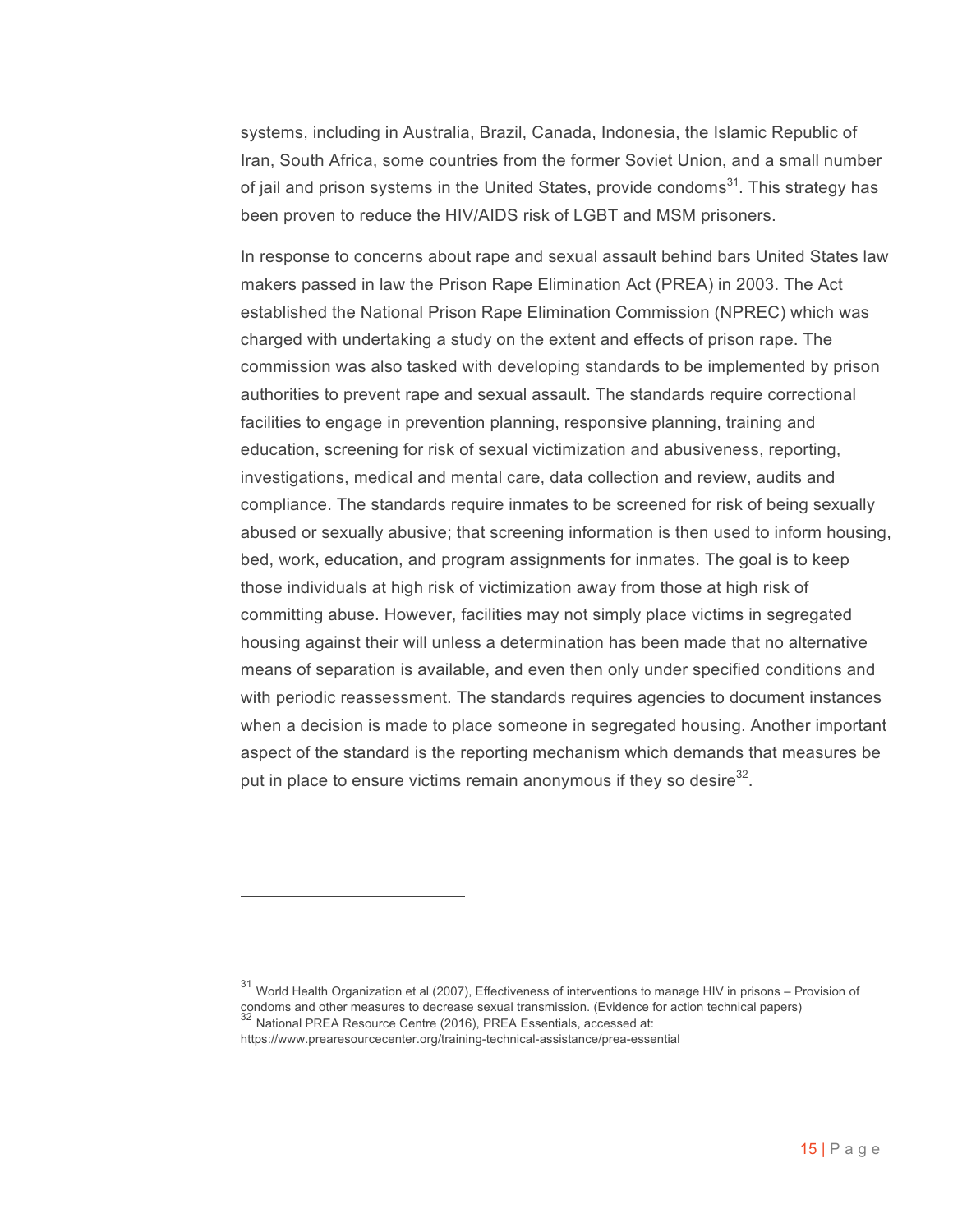## **Situational Assessment for MSM & LGBT Prison Populations in Jamaica**

Recent research conducted by Stand Up for Jamaica (SUFJ) in partnership with the Caribbean Vulnerable Communities (CVC) confirms the stigma and discrimination faced by LGBT and MSM inmates in the Jamaican prison system. The country's main adult male prisons, The Tower Street Adult Correctional Facility, commonly referred to as General Penitentiary (GP) and the St. Catherine Adult Correctional Facility, houses self-identified and prisoners perceived as LGBT or MSM in a segregated part of both prisons known as the "Special Block" or "special". Both are maximum security facilities where men serve sentences from 30 days to life imprisonment. Interviews with former inmates of the block, who participated in a health and wellness follow up research study conducted by SUFJ, confirmed that being identified as a LGBT person or as an MSM placed them at greater risk of being sexually and physically abused $^{33}$ .

SUFJ, through its human rights advocacy, continues to provide support to these inmates, who face stigma and discrimination based on the conditions of incarceration; their sexuality and/ or their HIV status.

Tower Street houses between 1600 to 1800 inmates, 150 of which are self-identified MSM. St. Catherine houses some 927 self-identified heterosexuals and 65 selfidentified MSM. The prevailing conditions which generally lead prisoners to engage in sexual activity has been observed among these inmates with particular concerns being raised about the insufficient attention being paid to their sexual health, which then leads to unhealthy sexual and lifestyle practices.

<sup>&</sup>lt;sup>33</sup> Sandra Alvaranga (2016), SUJF/CVC Health and Wellness Intervention for MSM Former Inmates Post Project Research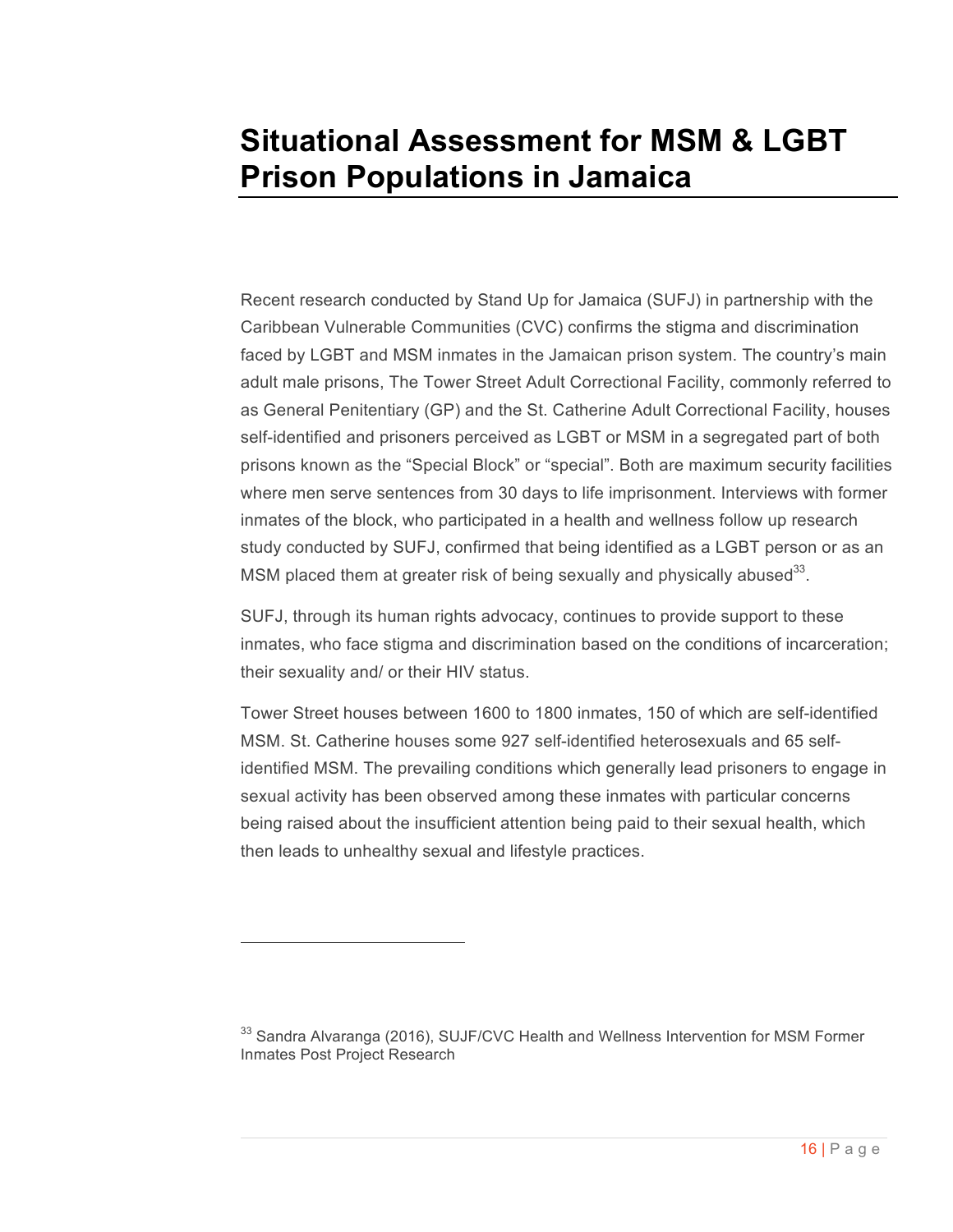In response to the problems of HIV/AIDS, stigma and discrimination, The Caribbean Vulnerable Communities/El Centro de Orientación e Investigación Integral (CVC/COIN) and Stand Up For Jamaica (SUFJ) offered a health and wellness programme designed to include the incarcerated MSM populations. As a post incarceration follow up for the MSM population, SUFJ and CVC/COIN offered a three day workshop to support, empower and facilitate reintegration into society.

The follow up research was conducted to determine the extent to which the two interventions positively affected this group of participants' knowledge levels, behaviour and coping skills. The research revealed that ex-inmates found it very difficult to cope with the double stigma of being imprisoned in the first instance and then placed on the "Special Block." 75% of respondents said that they feared being raped and considered suicide while incarcerated<sup>34</sup>. An interesting finding from the follow up research highlighted the fact that even though the health and wellness programme had increased the awareness of the inmates in regards to healthy lifestyle choices, it did not consistently translate into sound sexual practices and indicates that the prison environment is not conducive in this regard. This finding from the research is related to the fact that the Jamaican authorities have refused to provide condoms for prisoners. It has been argued that the distribution of condoms is a tacit embrace of homosexual lifestyles and as such the Government feels forced to deny or oppose the introduction of condoms behind bars as it may prove politically and ethically problematic. The church has been particularly strident in its opposition to the issuance of condoms in prisons. Correctional employees have also been opposed to any initiative which would provide condoms for prisoners. A Commissioner of Corrections who announced that condoms will be distributed was forced to resign. Prison Wardens went on strike and riots broke out at Tower Street Correctional Facility and sixteen LGBT and MSM

<sup>34</sup> Sandra Alvaranga (2016), SUJF/CVC Health and Wellness Intervention for MSM Former Inmates Post Project Research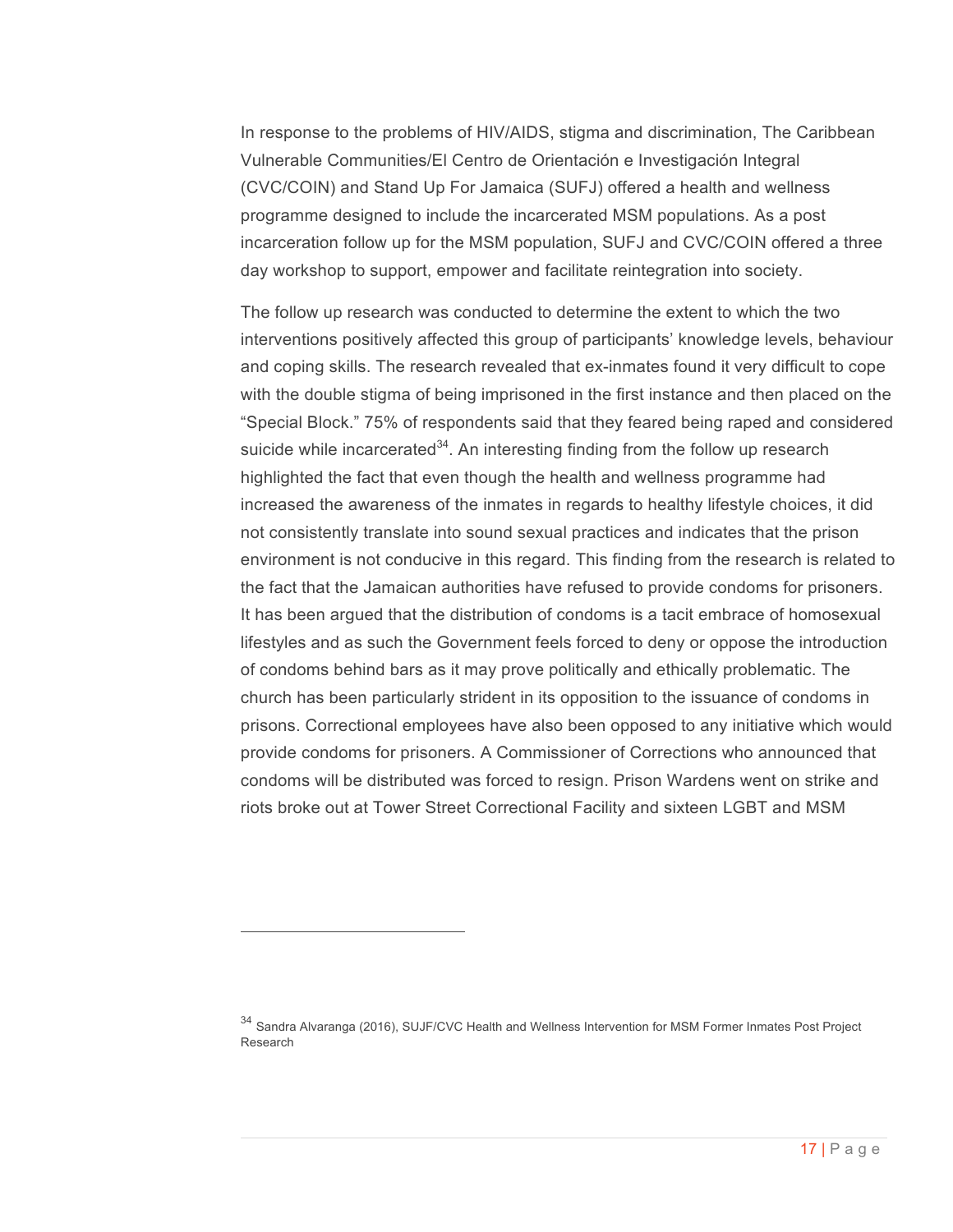prisoners were killed<sup>35</sup>. That incident, which occurred in 1997, was followed by riots in 2010 when the suggestion was made yet again.

The former Minister of Health, Dr. Horace Dalley, in 2006, also made a call for condoms to be issued in prisons to stem the spread of HIV/AIDS but that suggestion was not met kindly by the Ministry of National Security. Both the Minister of Health and the then Minister of National Security met and decided against the distribution of condoms in prison<sup>36</sup>. SUFJ's Executive Director has also faced significant backlash for supporting the call for condoms to be issued in prisons.

In respect of the conditions of the "Special Block" in which LGBT and MSM are housed, the 2010 Jamaica mission of the Special Rapporteur on Torture and Other Cruel, Inhuman or Degrading Treatment or Punishment found that, "their separation led to a loss of privileges of a punitive character, such as work and recreation, including the use of the library and playing field". In referencing the security section at Tower Street, the rapporteur noted that detainees were locked up in dark, solitary cells without a toilet or water, and had nobody to call for help<sup>37</sup>.

A testing programme carried out by the Ministry of Health in the Tower Street Correctional Facility in 2005 found that the HIV transmission rate in the general population was 3.3% but was 25% among MSM prisoners, proving that they suffer a disproportionate burden of infection; a condition which persist because of a lack of access to effective HIV prevention methods $^{38}$ .

<sup>&</sup>lt;sup>35</sup> George Washington University Law School International Human Rights Clinic, Jamaica Forum for Lesbians, All-Sexuals & Gays (J-FLAG) et al, October 2011,Human Rights Violations of Lesbian, Gay, Bisexual and Transgender (LGBT) People in Jamaica: A Shadow Report

 $36$  Reuters News (2006), Jamaica Decides Not to Give Out Condoms in Prisons, accessed at : http://petershope.blogspot.com/2006/07/jamaica-decides-not-to-give-out.html

<sup>&</sup>lt;sup>37</sup> U.N. Human Rights Council, Report of the Special Rapporteur on torture and other cruel, inhuman or degrading treatment or punishment, Manfred Nowak - Addendum - Mission to Jamaica, U.N. Doc. A/HRC/16/52/Add.3 (Oct. 11, 2010)

Jamaica, U.N. Doc. America, 11, 2011), Homophobia, Stigma and HIV in Jamaican Prisons, accessed at: https://www.ncbi.nlm.nih.gov/pmc/articles/PMC3010280/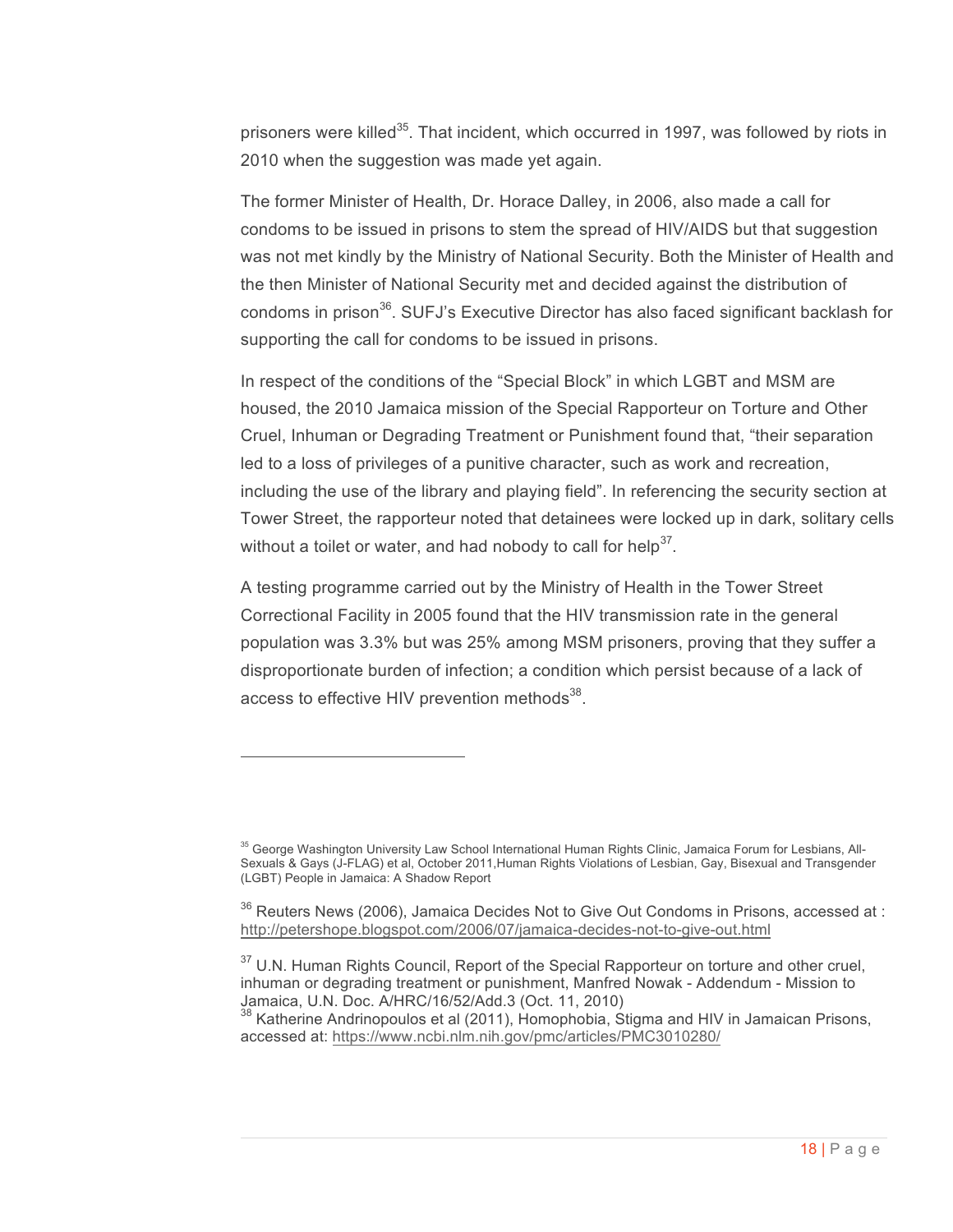The levels of discrimination and stigma faced by MSM and LGBT prisoner continues to hinder effective HIV/AIDS intervention in the Jamaican prison system. Research interviews have revealed that inmates sometimes end up on "special" for protection from violently homophobic prisoners who threatened to kill them. They are placed there by a warder or moved there themselves, as it is considered the only safe place in the prison for MSM and LGBT inmates. Once located on "special", however, inmates are branded as homosexuals for life both in the prison and their communities on the outside. Fear of being labelled a homosexual, and the chronic nature of this social exclusion, has been emphasized more than fear of HIV and related stigma. Inmates on "special" are excluded from most if not all prison activity and are relegated to remove refuse or clean toilets. This further debases these inmates and makes them socially untouchable. Interaction with an inmate from "special" means risking contamination with the label of homosexual, and also the risk of actually being assigned to that section of the prison<sup>39</sup>. It should be noted, however, that there is a strong commitment to HIV/AIDS prevention and testing by the Jamaican authorities<sup>40</sup> but the prevailing homophobia acts as a barrier to effectively preventing and treating HIV/AIDS in prison settings. The fact that prisoners have, in the past, volunteered to receive HIV testing, with participation rates as high as  $63\%$ <sup>41</sup>, indicates that there is an opportunity to introduced prevention programmes on a more consistent basis with particular emphasis on the high risk MSM and LGBT population.

 $39$  Katherine Andrinopoulos et al (2011), Homophobia, Stigma and HIV in Jamaican Prisons, accessed at: https://www.ncbi.nlm.nih.gov/pmc/articles/PMC3010280/

<sup>&</sup>lt;sup>40</sup> Ministry of Health Jamaica (MOH). Jamaica HIV/AIDS National Strategic Plan 2002–2006. Kingston, Jamaica, West Indies: 2001 Oct.

 $^{41}$  Katherine Andrinopoulos et al (2010), Establishment of an HIV/sexually transmitted disease programme and prevalence of infection among incarcerated men in Jamaica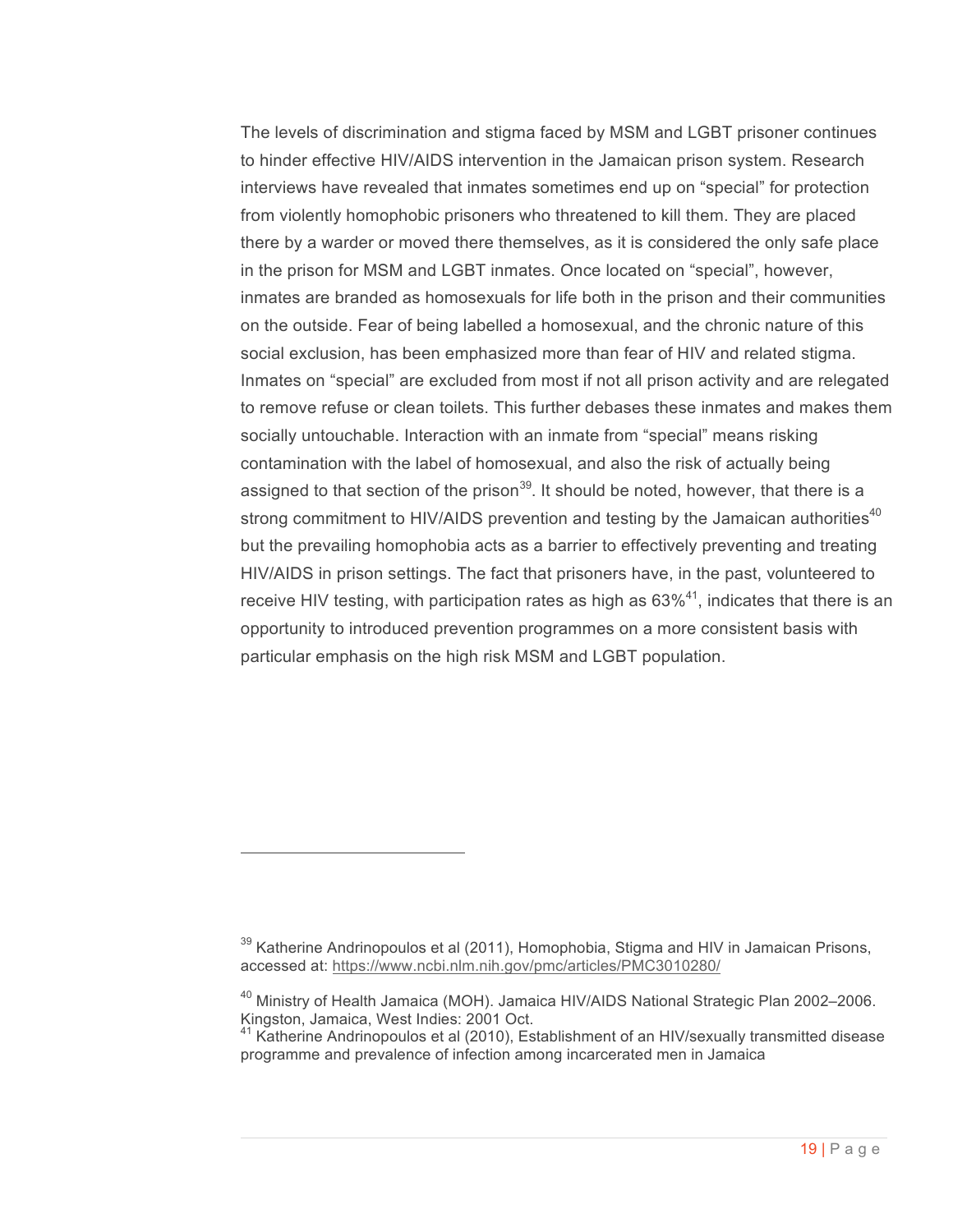### **Conclusion and Recommendations**

Despite the high levels of homophobia which continues to impede the effectiveness of HIV/AIDS treatment and prevention programmes in Jamaica's correctional facilities, the commitment of the Jamaican Government to the reduction of HIV spread and the willingness of inmates to participate in voluntary testing provides a glimmer of hope. Through sustained advocacy and evidenced based approaches, the changes required to improve the treatment of MSM and LGBT prisoners so that they can access HIV care and support more effectively can be achieved. It is with this hope that the following recommendations are made:

- $\triangleright$  Review criminal legislation relating to same sex relationships between consenting adults
- $\triangleright$  Pass into law prison rape prevention legislation and attendant standards and regulations
- $\triangleright$  Ensure that LGBT and MSM persons are not discriminated against in consideration for non-custodial measures and sanctions on the basis of their sexual orientation and gender identity. As with all offenders, LGBT offenders who have committed non-violent offences and who do not pose a risk to society should benefit from non-custodial sanctions and measures, better suited to their social reintegration. In this context, sentencing authorities should be made aware of the extreme vulnerability of LGBT persons in prisons.
- $\triangleright$  Develop policies and strategies that ensure the maximum possible protection of LGBT and MSM prisoners, which prohibit discrimination on the basis of sexual orientation and gender identity
- $\triangleright$  Ensure disciplinary action of staff who fail to respect such principles, recognize prisoners' right to privacy with respect to their sexual orientation and gender identity, and which facilitate their social reintegration in an effective manner. To consult with community representatives of LGBT groups and organizations in formulation of appropriate policies and strategies. To develop measurable standards to assess and evaluate the outcomes of such strategies and practices.